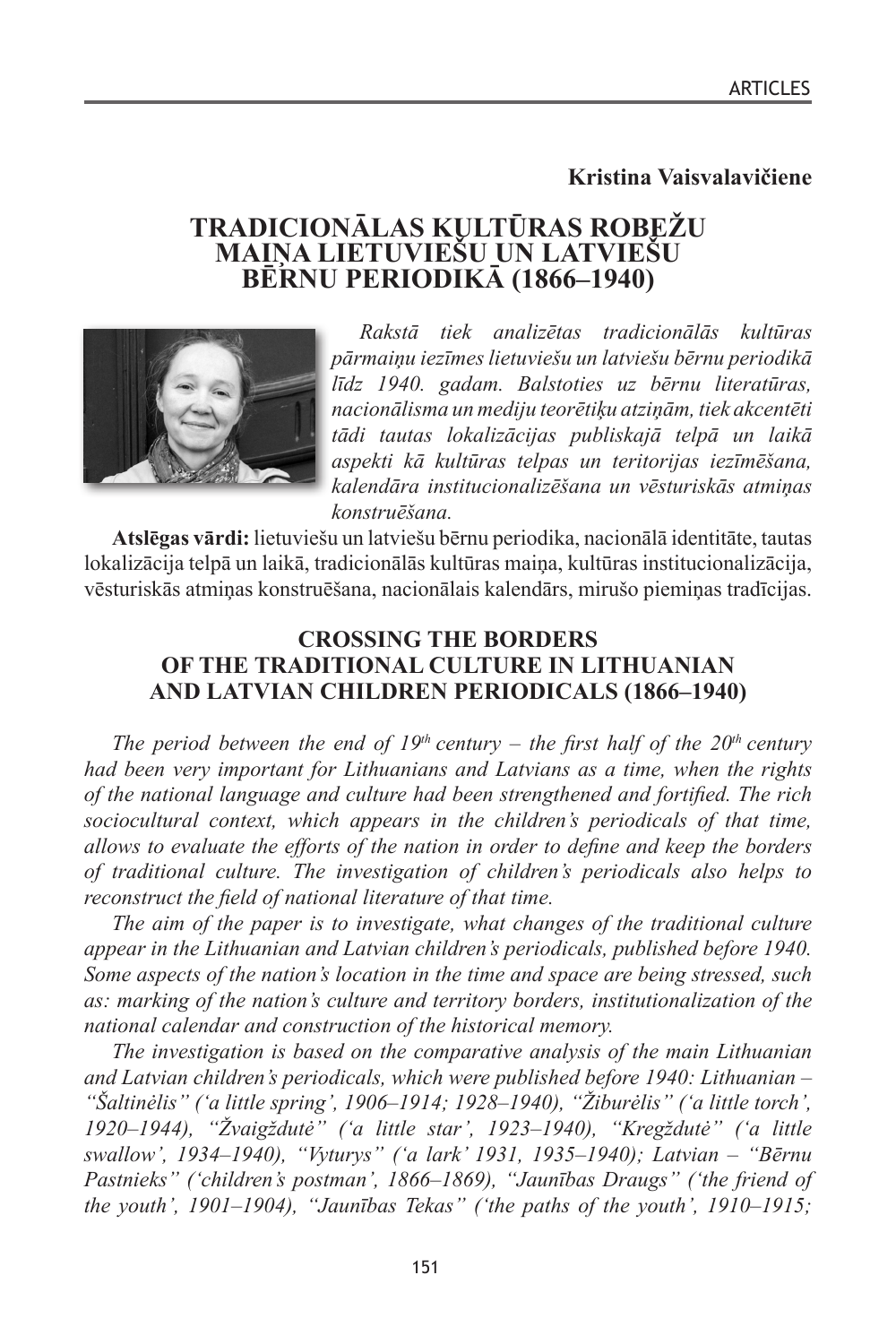*1920–1930), "Bitīte" ('a little bee', 1912–1916), "Latvijas Jaunatne" ('the youth of Latvia', 1924–1940), "Cīrulītis" ('a little lark', 1923–1940), "Jaunais Cīrulītis" ('the new little lark', 1926–1934). Due to the confessional and some historical similarities between Lithuanians and Latgalians, there are also two Catholic Latgalian magazines –"Sauleite" ('the little sun', 1926–1940) and "Katōļu Dzeive" ('the life of Catholics', 1926–1940) – analyzed, despite the fact, that they were aimed at both children and youth.*

*The theoretical background of the research is based on the works of sociologists and anthropologists of culture (Benedict Anderson, Anthony D. Smith, Orvar Löfgren), as well as on some theories of media (Denis McQuail, Herbert Marshall McLuhan). The binary opposition of the the self and the other (Löfgren 1991: 105, Smith 1994: 20–22) is being used as a border marker of the traditional culture in the texts of children's periodicals.*

*The borders of traditional culture in the children's periodicals change depending on the fact, who and when is talking in the name of the nation – priests, teachers, supporters of the different ideological or confessional camps. As a result of the individually made or institutionary censored editorial selection of textual material, the national culture is being institutionalized and subordinated for the realization of different purposes. The language of the ethnic group is the first thing the national press institutionalizes, and that helps the community to imagine itself (Anderson 1999). The symbolic value of the language is absent in such Latvian children's magazines as "Bērnu Pastnieks" and "Bitīte", which were edited by the priests of German origin and were published only for the purpose of religious education. The language, as well as nation's territorial location, had mostly been emphasized in the Lithuanian children's periodicals. The declarative tendency of self-defining (names of periodicals, maps, lists of the readers', collective photos of the children, explanations about nationality and the state) indicates the existing mechanism of the nation's territory and culture defense. The defensive politics in Lithuania was established as a result of the traumatic experience of the long-lasting repressive actions (Lithuanian press ban (1864–1904), the occupation of Vilnius district by Polish nationalists (1919–1939) etc.). The Latvian language as the national symbol was presented in the Latvian children's magazines "Jaunības Draugs", "Jaunības Tekas" and "Cīrulītis", but its symbolic capital was being increased by the actualization of traditional culture (folklore), native literature and national historic memory (the biographies of distinguished Latvians, nation's relations with antiquity, nobles or saints).*

*The periodicity and cyclic recurrence of the periodicals had institutionalized the time and the rhythm of the readers' life. In the context of nation's efforts of selfdetermination in time and space, the changes of the traditional culture borders are best seen in the traditions of commemoration of the dead. The interpretations of the commemoration of the dead depend on, what is being emphasized – the end of the individual person's life or the death in the context of nations history. The*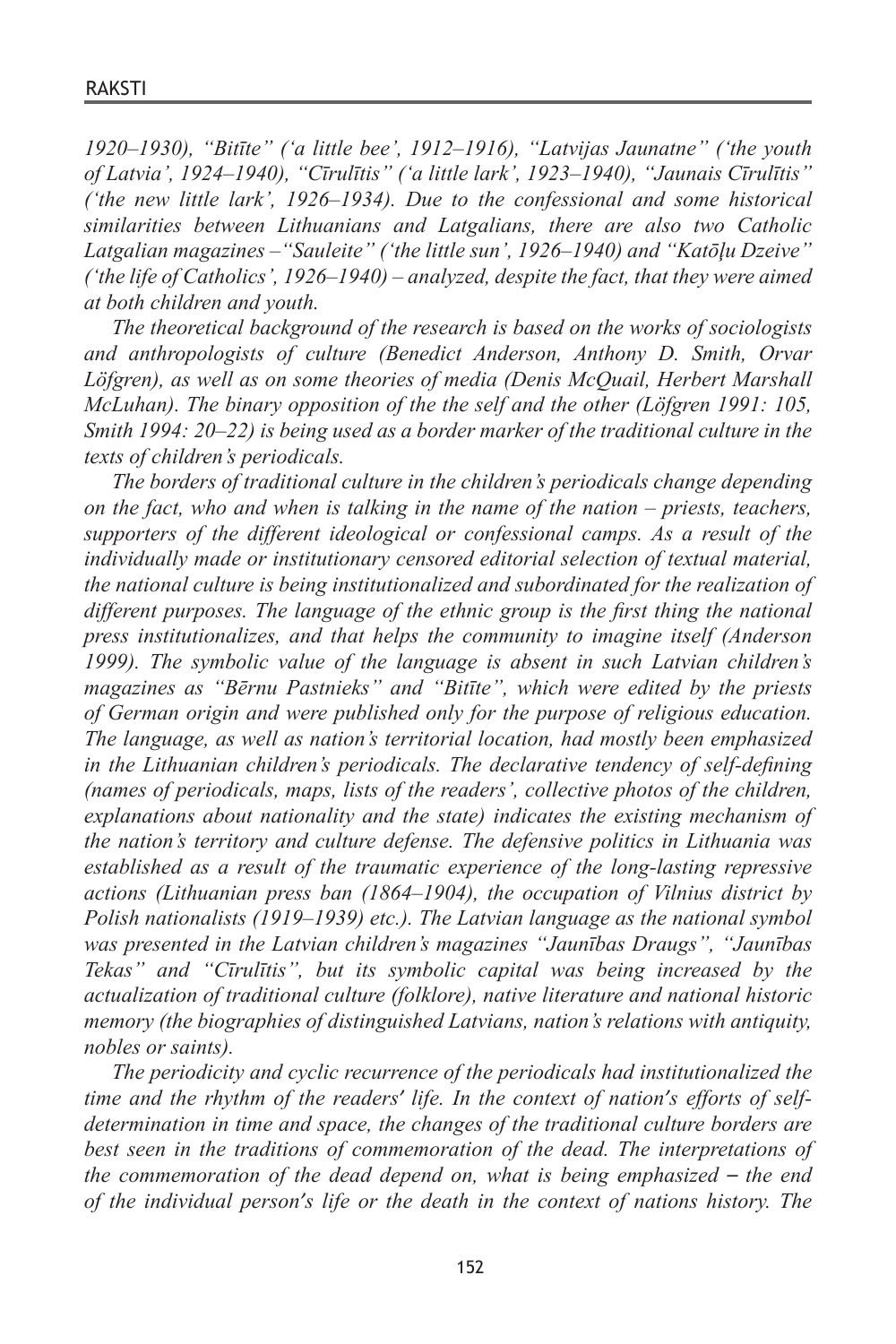*discourse of death and the commemoration of the dead have been actualized mostly in the issues of children's periodicals, published during the period between October and December. This period according to folkloristic Baltic tradition was called as a period of souls and was celebrated with the rituals of soul-feeding and gratitude to the souls of forefathers. The Christian liturgical day of the Commemoration of All the Faithful Departed (in Catholic tradition) or the Day of all Souls (in the Protestant tradition) were not directly included in the calendar of children's periodicals until 1918. But there were a lot of published texts, actualizing the theme of orphans as well as a lot of traditional genres, which were characteristic to that period of the year, e. g., tales about orphans and beggars, mythological stories about roaming souls etc. In the independent Latvia the traditional mood of the period in Latvian children's periodicals was covered by the celebration of proclamation of the state (November 18) and the commemoration of the perished in the battles for independence. In Lithuanian and Latgalian periodicals of that time ("Šaltinėlis", "Žvaigždutė", "Kregždutė", "Sauleite") the Catholic liturgical celebration of Commemoration of All the Faithful Departed was institutionalized (the very name of it appeared in the titles of publications, children were asked to pray for the souls of the dead relatives, etc.), which helped to keep the traditional themes and genres. The necessity to construct historical memory of the children and to educate them in patriotic mood widened the meaning of the commemoration day (children were asked to pray for national heroes and to look after graves of buried soldiers). The tendency to organize official ceremonial commemoration of the dead had influenced traditions in the private field – in the middle of the 30s the children are encouraged not only to pray for the souls of their dead relatives, but also to look after their graves and to take part in the mass celebrations – all that indicated the nations efforts to inscribe history of individuals in the history of the nation. The representation and explanation of the national traditions and rituals in the children's periodicals not only constructed the national identity of the young readers, but also strengthened their place in the national community and supplemented the understanding of the nation's whole, its history and future. Children in the periodicals of the time were shown as ones, who inherit and pass on the traditions to the future generations.*

**Keywords:** Lithuanian and Latvian children's periodicals, national identity, nation's location in the time and space, changes of the traditional culture, institutionalization of the culture, construction of the historical memory, national calendar, commemoration of the dead.

## **Ievads**

Bērnu periodika ir dažādu zinātņu nozaru pētījumu objekts. Arī literatūrzinātniskajiem pētījumiem tā ir interesanta ne tikai tāpēc, ka tajā ir itin daudz daiļliteratūras tekstu, bet arī tāpēc, ka tajā parādās bagāts iekšējais sociokulturālais konteksts, kas ļauj rekonstruēt atsevišķa perioda literatūras lauku un tā dalībniekus,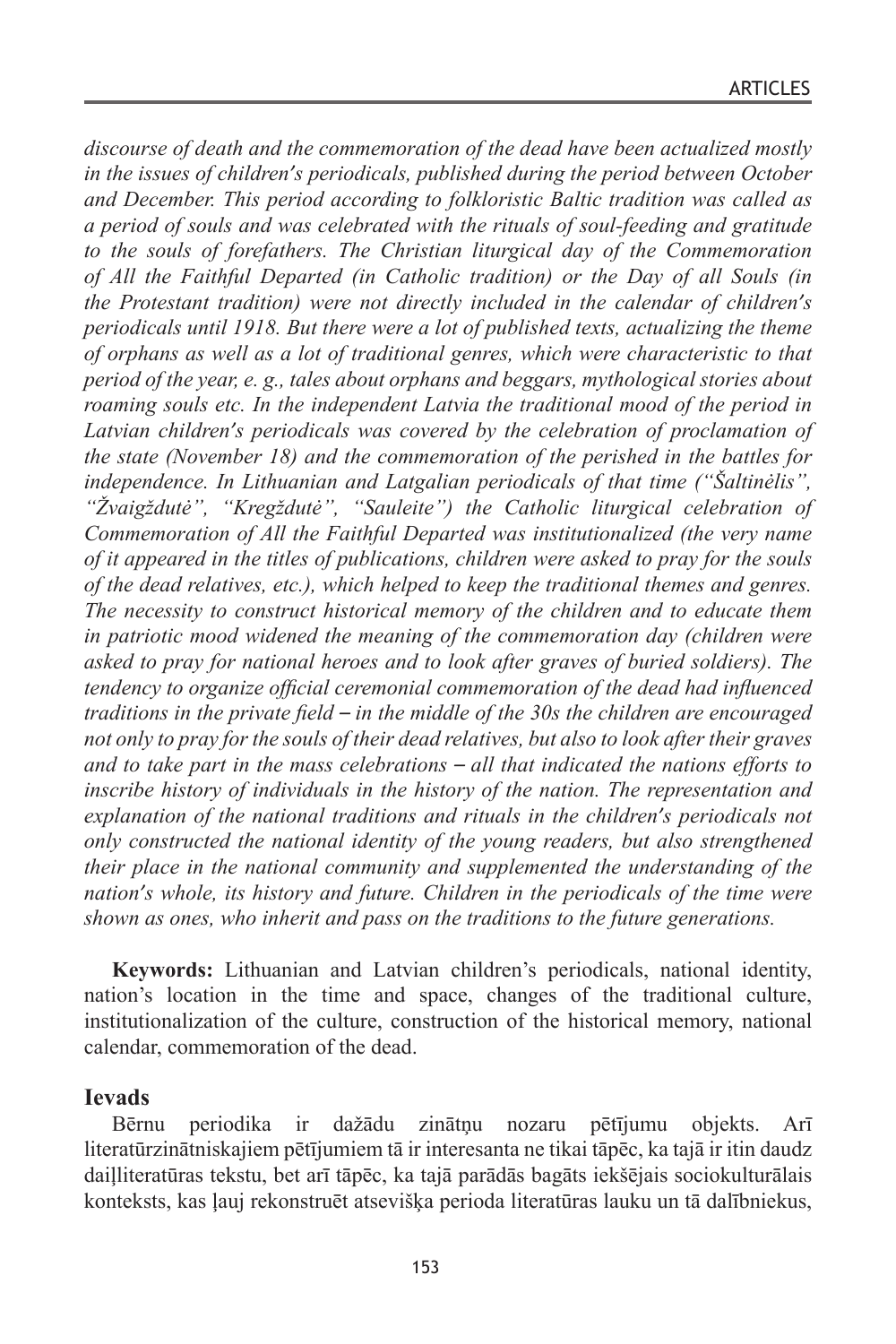viņu vērtības, nostāju, iespējas un nolūkus. 19. gs. beigas – 20. gs. pirmā puse lietuviešiem un latviešiem bija ļoti svarīgs nacionālās valodas un nacionālās kultūras nostiprināšanās laika posms. Lietuviešu un latviešu bērnu periodikas izdevumi, kas tika izdoti tajā laikā, akumulēja sabiedrības kultūras un tautas nākotnes stratēģisko informāciju, taču līdz šim pētnieki tiem nav pievērsuši lielāku uzmanību. Bērnu periodika Lietuvā un Latvijā tika aplūkota tikai nacionālās žurnālistikas (Grigulis, Treijs 1992; Urbonas 2002) un bērnu literatūras vēstures (Osmanis 1977; Auryla 1986; Raguotienė 1995) kontekstā, nemēģinot ieskatīties periodikas un sabiedrības mijiedarbības procesos, kuri veicināja ne tikai bērnu literatūras un kultūras lauka attīstību, bet arī ietekmēja nacionālās identitātes, nacionālās kultūras kristalizēšanos.

Šā raksta mērķis – aplūkot, kādas tradicionālās kultūras pārmaiņas ir novērojamas lietuviešu un latviešu bērnu periodikā no tās pirmsākumiem līdz 1940. gada jūnijam, kad nacionālo valstu dzīvi un kulturālu attīstību izjauca padomju okupācija un Otrā pasaules kara kataklizmas. Meklējot atbildi uz jautājumu, kā uz tradicionālo kultūru iedarbojas kultūras institucionalizēšanas un nacionālās identitātes konstruēšanas principi, pētījumā tiek akcentēti tādi tautas lokalizācijas publiskajā telpā un laikā aspekti kā kultūras telpas un teritorijas iezīmēšana, kalendāra institucionalizēšana un vēsturiskās atmiņas konstruēšana.

Pētījums tiek balstīts uz kultūras sociologu un antropologu Benedikta Andersona (*Benedict Anderson*), Antonija D. Smita (*Anthony D. Smith*), Orvara Lofgrena (*Orvar Löfgren*), kā arī mediju teorētiķu Denisa Makveila (*Denis McQuail*) un Herberta Maršala Makluhana (*Herbert Marshall McLuhan*) atziņām par periodiku un literatūru, kas ļauj vienā pētījumā apvienot gan literāros, gan neliterāros tekstus un to kontekstus, kā arī sekot to korelācijai. Minēto pētnieku piedāvātais etnisko un nacionālo kultūru robežšķirtni noteicošais mehānisms ļauj dekonstruēt tautas lokalizēšanos telpā un laikā centienus un izdarīt secinājumus par to pastāvēšanas un mainas iemesliem.

Latvijā par pirmo bērnu periodiskā izdevuma mēģinājumu tiek uzskatīts 1866. gadā Rīgā vācu izcelsmes luterāņu mācītāja Johana Jūlija Hugo Braunšveiga izdotā mēnešraksta "Draugs un Biedris" pielikums "Bērnu Pastnieks" (1866–1869; Grigulis, Treijs 1992: 30). Lietuvā pirmo periodisko izdevumu "Šaltinėlis" ('avotinš') bērni sagaidīja tikai pēc drukas aizlieguma atcelšanas, kad 1904. gadā, līdzīgi kā Latgalē, tika atjaunota grāmatu izdošana latīņu burtiem.<sup>1</sup> "Šaltinėlis" (1906–1914) tika izdots Seinos<sup>2</sup> kā laikraksta "Šaltinis" ('avots') iknedēļas pielikums. Četru lappušu pielikumu rediģēja Seinu garīgā katoļu semināra mācītāji un klēriķi, un tas bija vienīgais periodiskais izdevums lietuviešu bērniem līdz pat Pirmajam pasaules

<sup>&</sup>lt;sup>1</sup> Londonā pirmais bērnu žurnāls izdots 1751. g., Vācijā – 1773. g., Zviedrijā – 1766. g., Francijā – 1768. g., Krievijā – 1785. g., Amerikā – 1789. g., Indijā – 1818. g., Polijā – 1824. g., Latvijā – 1866. g., Igaunijā – 1901. g., Lietuvā – 1906. g. (Raguotienė 1995; Carus 1996; Grigulis, Treijs 1992).

<sup>&</sup>lt;sup>2</sup> Pilsētiņa toreizējā Suvalku guberņā, tagad atrodas Polijas teritorijā. 1904.–1914. g. tur bija izveidojies nozīmīgs lietuviešu kultūras centrs, nodibināta katoliskās lietuviešu preses izdevniecība.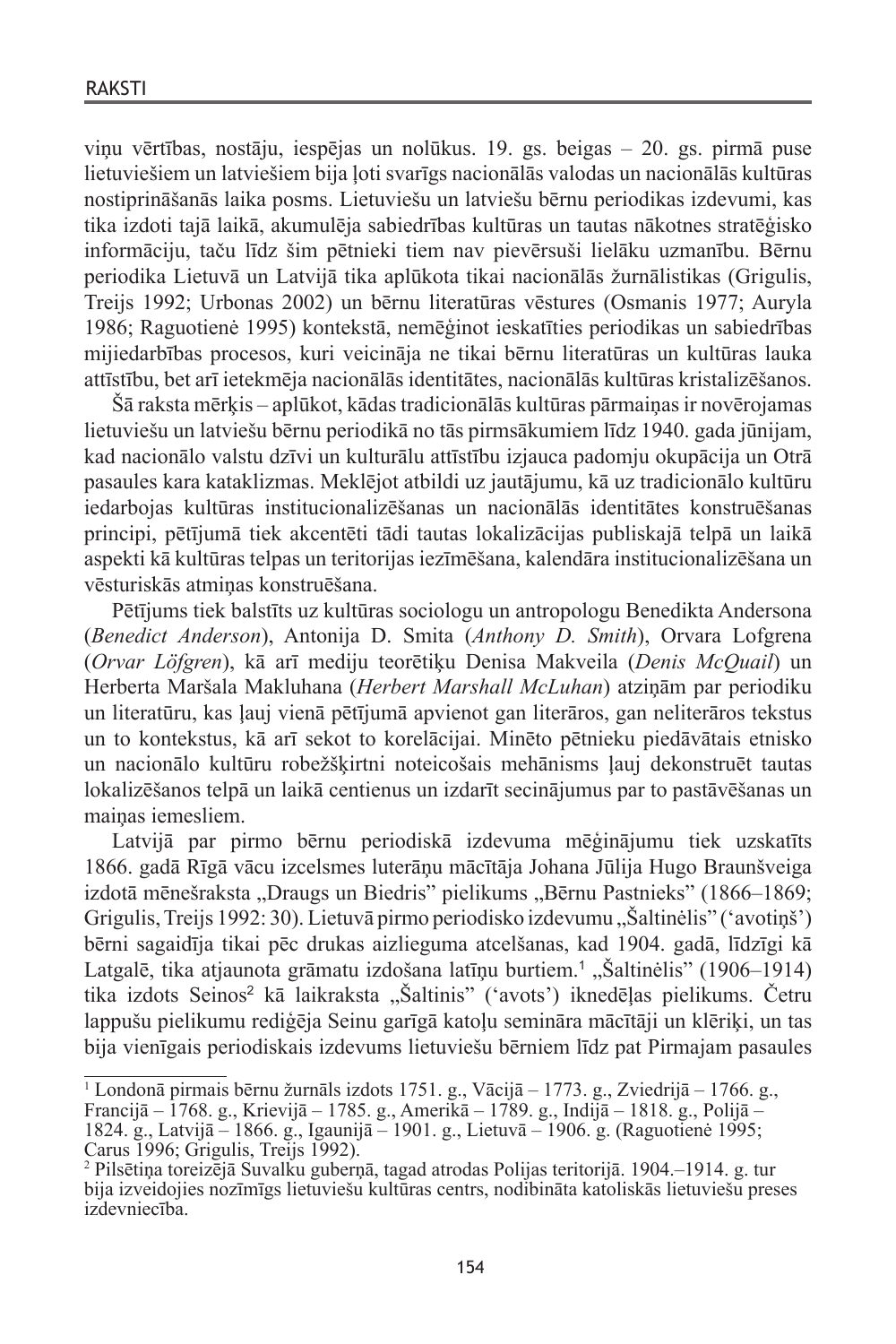karam. Latviešu bērniem šajā periodā papildus jau minētajam "Bērnu Pastniekam" tika izdoti vēl četri izdevumi: par pirmo nacionālo bērnu žurnālu uzskatāmais "Jaunības Draugs" (1901–1904,<sup>3</sup> red. Juris Rozēns), "Jaunības Tekas" (1910–1915), "Bērnu Draugs" (1911–1914), "Bitīte" (1913–1915). Žurnālu "Jaunības Draugs" un "Jaunības Tekas" saturs adresāta vecuma ziņā bija ļoti neviendabīgs - līdzās vidējo un vecāko klašu skolēniem piemērotiem tekstiem tika publicēta arī mazākiem bērniem adresēta lasāmviela. Izdevumu redaktori šo problēmu mēģināja risināt, izveidojot t. s. stūrīšus jaunākā vecuma bērniem*,* taču kā atsevišķām nodaļām tām nebija patstāvības un iekšējās struktūras, tāpēc, vērtējot šos žurnālus saskaņā ar šajā pētījumā izvēlēto aspektu, ir jāievēro arī tā informācija, kura bieži pārsniedz bērna vecuma kompetenci.

Gan Lietuvā, gan Latvijā bērnu periodika uzplauka valstu neatkarības periodā – līdz 1940. gadam katrā valstī tika izdoti aptuveni 30 dažādu nosaukumu izdevumi. Šajā rakstā tiek aplūkoti ievērojamākie no tiem: jau minētais lietuviešu "Šaltinėlis", kura izdošanu 1928. gadā Marijampolē atjaunoja un ko līdz 1940. gadam rediģēja marijāņu mācītāji-mūki, žurnāli "Žiburėlis" ('gaismeklītis'; 1920–1940).<sup>4</sup> "Žvaigždutė" ('zvaigznīte'; 1923–1940), "Kregždutė" ('bezdelīdziņa'; 1934–1940), "Vyturys" ('cīrulis'; 1931, 1935–1940). No latviešu žurnāliem tiek analizēti jau minētie "Bērnu Pastnieks", "Jaunības Draugs", "Jaunības Tekas" (1910–1915; 1920– 1930), kā arī "Latvijas Jaunatne" (1924–1940) un "Cīrulītis" (1923–1940), "Jaunais Cīrulītis" (1926–1934). Lai būtu iespējams novērot konfesionālās piederības ietekmi tradīcijas maiņai latviešu žurnālos, tiek aplūkots arī katoļticīgajā Latgalē izdotais žurnāls "Sauleite" (1926–1940), kaut satura ziņā to pieskaitīt bērnu periodikai var tikai visai nosacīti; kā papildu avots – arī žurnāla "Katōļu Dzeive" (1926–1940) teksti.

# **Tradicionālā kultūra un mediji: teorētiskās atziņas un metode**

Visplašākajā nozīmē tradīcija ir konkrētā ļaužu kopienā izveidojies uzskatu, ieradumu un darbību kopums, kas tiek nodots tālāk no paaudzes paaudzē. Latviešu zinātniece Dace Bula, apkopojot mūsdienu folkloristikas teoriju paradigmas, uzsver, ka, runājot par tradīciju, nedrīkst to uztvert kā kaut ko nemainīgu, tieši otrādi, pētnieku uzdevums esot pamanīt tradīcijai piemītošo mainīgumu, kā arī pievērsties tradīcijai kustībā – tās tapšanai, vēsturei un dzīvei noteiktā laikposmā, noteiktas sabiedrības lietojumā (Bula 2011: 174). Etnisko vai nacionālo tradīciju kopums ir viena no vispārīgākajām un visspilgtākajām iezīmēm, kuras apvieno (un no citām atdala) kādas valodas lietotājus. Pēc zviedru kultūras antropologa O. Lofgrena

<sup>&</sup>lt;sup>3</sup> Žurnāls tika izdots līdz 1915. g., taču 1904. g. augustā, kad redaktora amatu pārņema grāmatnieks, izdevējs un mācītājs Jānis Aleksandrs Freijs, žurnāls pakāpeniski zaudēja nacionālo raksturu un tika orientēts vairāk uz jaunatni. Šajā rakstā tiek izskatīts tikai agrīnais žurnāla posms.

 $4\text{ Zurnāls}, \text{Ziburēlis}$  ar pusgada pārtraukumu tika izdots līdz pat 1944. g. jūnijam, taču, tā kā gandrīz visi šajā rakstā aplūkotie izdevumi pastāvēja tikai līdz 1940. g. vidum, vēlākais posms pētījumā netiek iekļauts.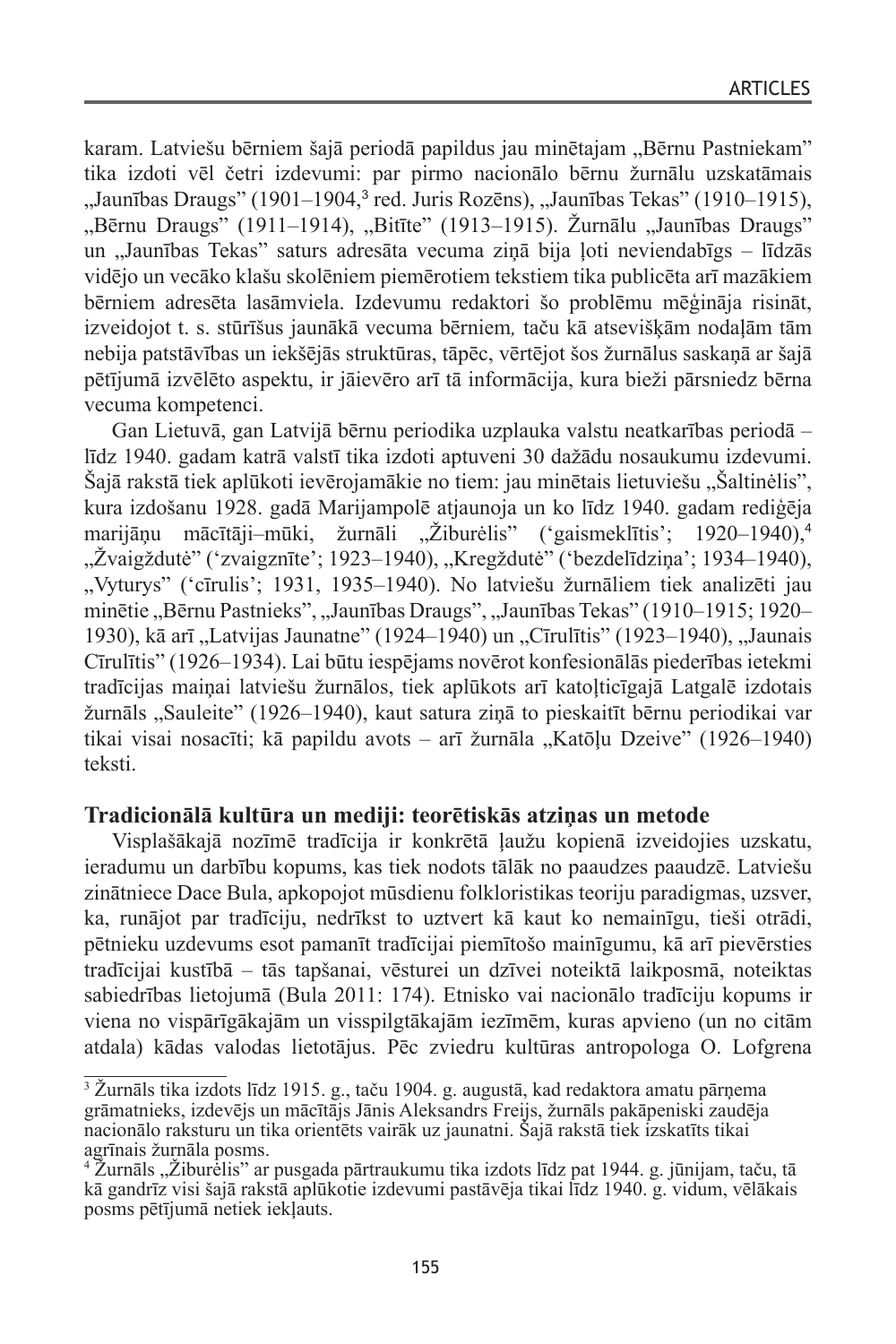domām, nevajadzētu jaukt etniskās un nacionālās kultūras jēdzienus. Kaut gan etniskā kultūra veido nacionālās kultūras pamatu, nacionālā kultūra ir normatīvais kultūras kapitāls – tas, kas ir jāzina katram kopienas biedram. Šis kultūras veids parasti tiek sniegts ar skolu palīdzību un ir ieguvis oficiālās publiskās kultūras emblēmu. Tostarp etniskā kultūra sastāv no tām ziņām, simboliem un atmiņām, kuras konkrēta kopiena lieto ikdienā (Löfgren 1991: 107).

Periodika vispār, arī bērnu periodika, pieder pie tās pašas institūciju grupas, ar kuras starpniecību tiek izplatīti dažādi nacionālie simboli, rituāli, vērtības, principi, tradīcijas un dzīvesveids, kā arī tiek nosaukts kopējais ienaidnieks vai ideālā tautieša raksturojums (Guibernau 2007: 25, citēts no Skudra, Dreijere, Zelče 2010: 2). Pētot tradicionālās kultūras robežu maiņas iezīmes periodikā, vispirms tiek ievēroti preses kā medija principi, kuri iedarbojas uz publicējamās informācijas saturu un statusu.

Pēc mediju teorijām (McLuhan 2003; McQuail 2010), periodikai piemīt divējāda loma – tā ir gan informācijas datubāze, gan komunikācijas veidotāja, proti, tā veic sabiedrības informēšanas, korelācijas, turpināšanas, mobilizācijas, kā arī izklaides funkciju, kuras bērnu periodikas gadījumā ir jāpapildina ar izglītojošo un estētiskās audzināšanas funkciju. Periodika kā mākslīgais medijs ir pilnīgi pakļauta redaktora un izdevēja gribai un nolūkiem (ideoloģiskiem, komerciāliem utt.). Tieši viņš nolemj, kādai informācijai ir jābūt un kādā secībā tai jāparādās izdevumā. Redaktoram individuāli veicot vai ar institucionālo cenzoru prasībām saskaņojot materiāla atlasi un sakārtošanu, notiek nacionālās kultūras institucionalizēšana. Nacionālajā presē vispirms tiek institucionalizēta etniskās grupas valoda. Caur valodu tiek noteikts arī adresāts – tajā valodā runājošs lasītājs. Vēl vairāk – caur periodisko izdevumu izdošanas dabu tiek institucionalizēts arī laiks – periodiski lasot laikrakstu vai žurnālu, tā lasītājs iekļaujas iedomātā pasaules notikumu visumā un tādējādi lokalizē savu vietu tajā. Nacionālisma pētnieki šo periodikas pazīmi izceļ kā vienu no noteicošajiem faktoriem, veidojoties nacionālām kopienām, nacionālām valstīm. Pēc ASV zinātnieka B. Andersona domām, komunikācijas līdzekļi kādā no etniskās kopienas valodām *vienlaikus sasniedz lielāku vai mazāku sabiedrības daļu un konsolidē to uz lasītāju vai klausītāju kopienu [..] kas virzās pēc kalendāra tukšā, homogēnā laikā* (Anderson 1999: 41). Pēc iztēlotās kopienas koncepcijas autora domām, kopienas rodas no tās biedru iedomām, ka tāda kopiena eksistē (turpat: 52).

Periodikas lasīšana dzimtajā valodā un homogēnā laika izjūta etniskai kopienai palīdz sevi apjēgt, bet konkrēta izdevuma izdošanas ilgums un kalendārais cikls garantē atkārtojamības, tautas tradīciju nodošanas un vērtību iesakņošanās iespēju. Atšķirīgi no pieaugušo periodikas bērnu periodisko izdevumu gadagājuma satura sakārtojums pēc kalendārā cikla ir īpaši raksturīgs, var teikt – pat būtisks. Sekošana naturālajam dabas ritmam izdevumu redaktoriem ļāva diktēt noteiktu dzīvesveidu un noskaņu, bet autoritatīvā materiāla atlase un pasniegšana – konstruēt nacionālās kultūras tēlu un bērnu nacionālo identitāti.

Lietuviešu bērnu periodikas pētniece Genovaite Raguotiene (*Genovaitė Raguotienė*) apgalvo, ka viens no galvenajiem 20. gs. pirmās puses bērnu žurnālu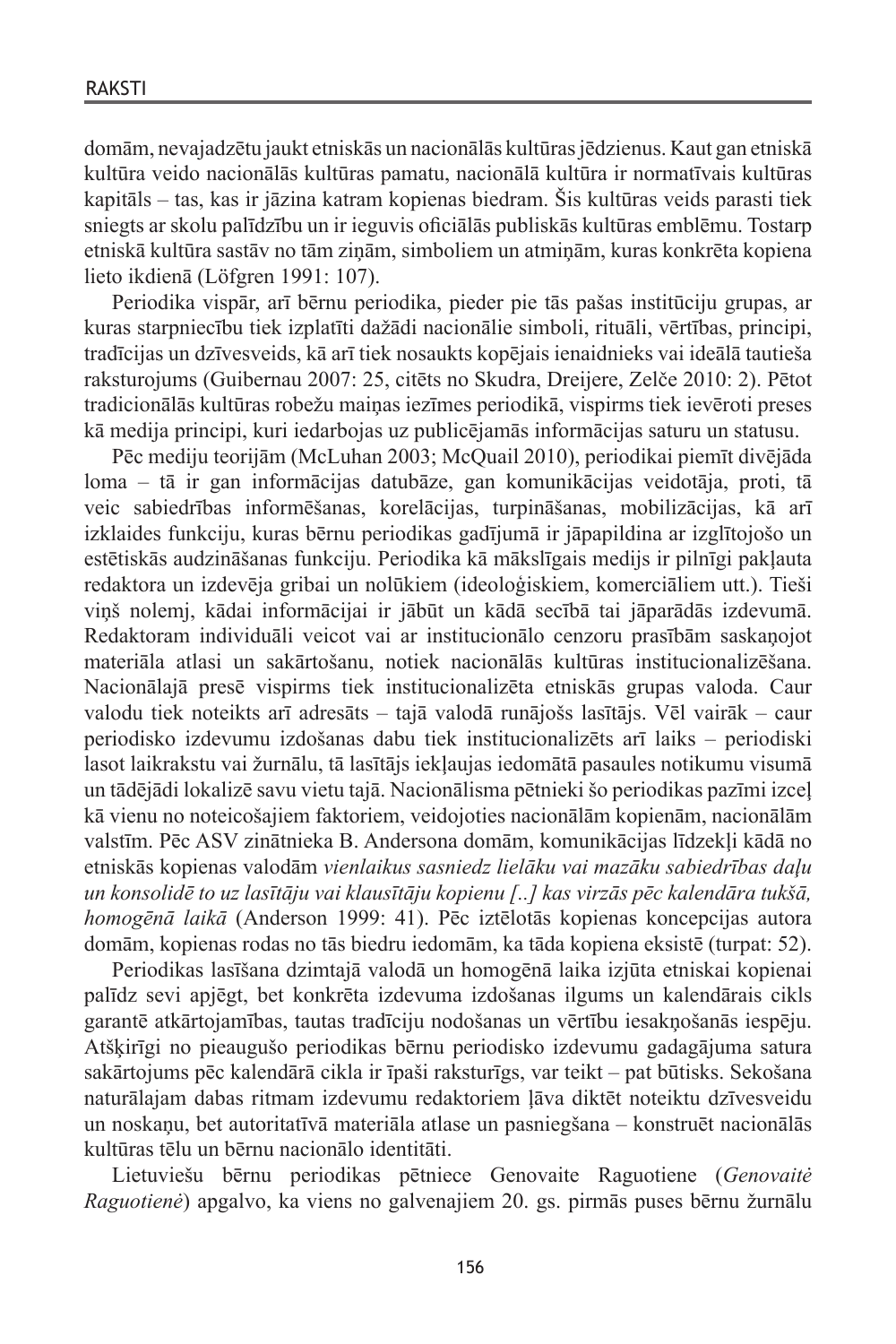un laikrakstu mērķiem – sniegt jaunajiem lasītājiem lasāmvielu, lai ar daiļliteratūras, populārzinātnisko rakstu un pat izklaides žanru palīdzību pieradinātu tos pie lasīšanas, kā arī formētu morālās un estētiskās vērtības, sniegtu pareizas dzīves modeļus (Raguotienė 1995: 285, 290). Uzturot tekstu dažādību, izdevumos nokļūst dažādu tautu un dažādu laiku tradicionālās kultūras elementi, taču, neskatoties uz to, katrā atsevišķā izdevumā parasti tiek norādītas pašu tradicionālās kultūras robežas. Robežas atsevišķos izdevumos var mainīties atkarībā no tā, kas un kad runā tautas vārdā – garīdznieki, skolotāji, vienu vai citu ideoloģisko nometņu atbalstītāji.

Tradicionālās kultūras robežu noteikšanai pētījumā kalpo tie paši diferenciācijas kritēriji, ar kuriem tiek definēta nacionālā identitāte. Zinātnieki (Löfgren 1991: 105; Smith 1994: 20–22) apgalvo, ka nacionālās identitātes saturs pastāvīgi mainās, taču visos gadījumos to ir iespējams uztvert tikai kontaktā ar *citu* vai *citādo*. Citiem vārdiem sakot, papildus tam, ko konkrēta sabiedrība vai kopiena atzīst par *savējo*, tās identitāti palīdz izcelt arī tas, no kā kopiena norobežojas, ko identificē kā *nesavējo*. Konceptu *citādais* parasti pavada viena no trijām atšķirīgām vērtējošajām konotācijām: pozitīvā, neitrālā vai negatīvā. Tradīcijām vai vērtībām, kuras tiek konotētas ar pozitīvo indeksu, pastāv iespēja pāriet uz *savējo* lauku, tostarp elementi ar negatīvo vērtējumu tiek attiecināti uz *svešā* kategoriju un tiek noraidīti vai izmantoti *savējā* simboliskā kapitāla stiprināšanai.

Opozīciju *savējais* un *citādais* izmantojot kā analīzes pamatmodeli, rakstā uzmanība tiek vērsta uz tiem lietuviešu un latviešu bērnu periodikas aspektiem, kuri tiek deklarēti kā pašu (*mūsu*, *mēs*), un tiem, kuri tiek attiecināti uz *citādo* kategoriju. Šāda veida analīzes modelis palīdz izcelt abu tautu pārstāvju centienus pašidentificēties un lokalizēt savu nacionālo kultūru pasaules telpā un laikā.

## **Tradicionālās kultūras robežu iezīmēšana lietuviešu un latviešu bērnu periodikā (līdz 1940. g.) Lokalizācija telpā**

Tauta rodas no pirmatnējās vajadzības lokalizēt sevi laika un telpas haosā, no vajadzības paturēt saknes un teritoriālo noteiktību (Smith 2010: 227). Kā viena no svarīgākajām iezīmēm, kuras tiek deklarētas, nosakot savas kultūras robežas, ir nacionālās valodas, nacionālās piederības sludināšana. Salīdzinot pirmos latviešu un lietuviešu periodiskos izdevumus bērniem, ir redzama zināma atšķirība. Neviena (līdz 1918. g.) izdotā latviešu izdevuma nosaukumā vai apakšnosaukumā netiek minēta Latvija vai latviešu tauta, tajos ir deklarēta tikai mērķauditorija – bērni vai jaunatne, kaut latviešu avīžniecībā bija tradīcija minēt mērķauditorijas nacionalitāti.<sup>5</sup> Latviešu bērnu periodikas iesācējiem, kas vispirms bija vācu izcelsmes mācītāji, nelikās nepieciešams pastiprināti paust kultūras robežas, jo uz tām tik un tā norādīja pati rakstu valoda. Tostarp lietuviešu laikraksta "Šaltinėlis" izdevējiem nepietika ar nacionalitātes pasludināšanu ar rakstu valodas izvēli – viņiem likās svarīgi apakšnosaukumā precizēt, ka tas tiek izdots "Lietuvos vaikams ir mergaitėms"

 $5$  Piemēram, "Latviešu Ārste" (1768–1769), "Latviešu Avīzes" (1822–1915) u. c.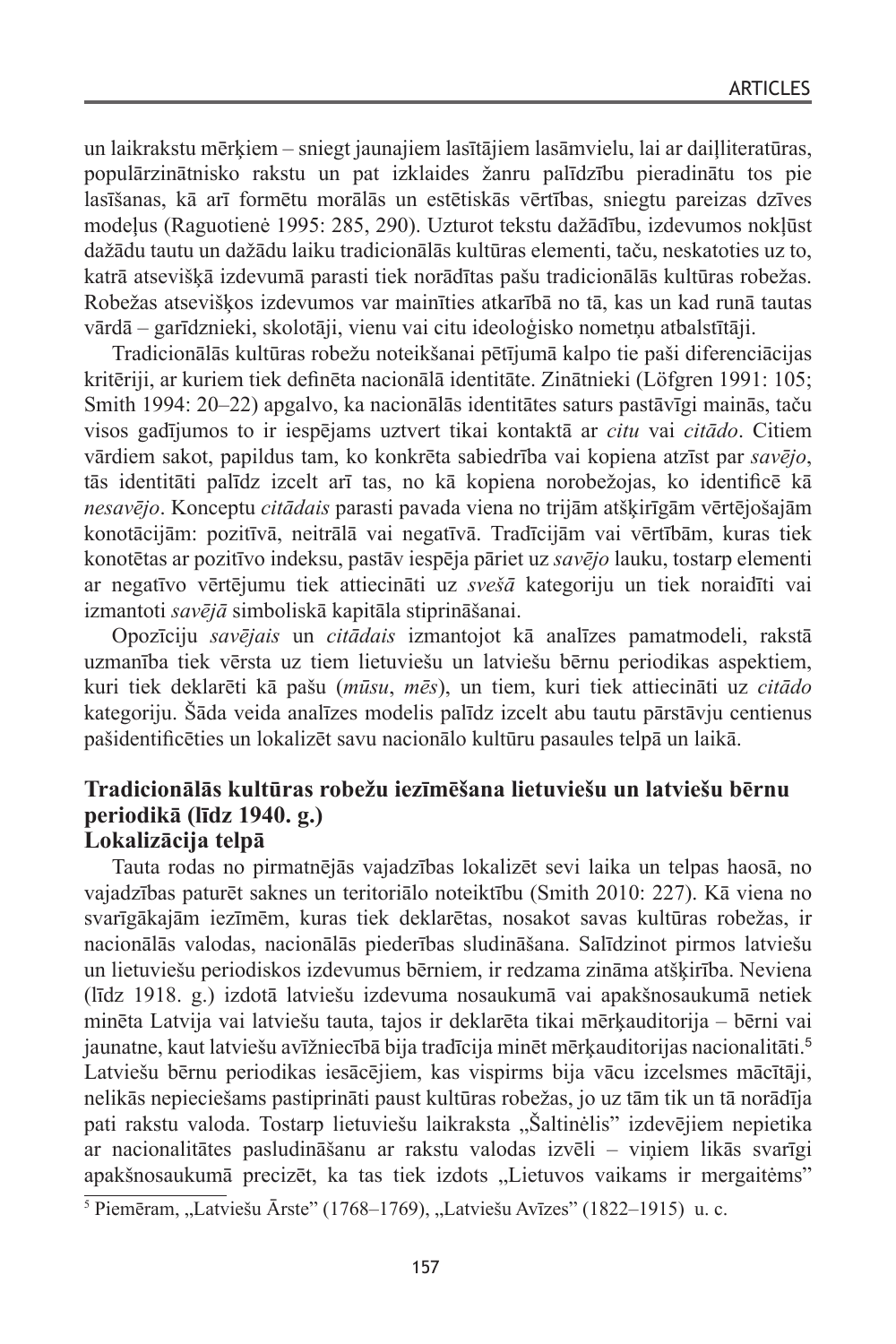('Lietuvas bērniem un meitenēm'). Ir jāvērš uzmanība arī uz to, ka izdevuma apakšnosaukumā tiek deklarēta nevis bērnu tautība, bet teritoriālā piederība Lietuvai. Tautas teritoriālā areāla akcentēšana varētu liecināt par patstāvību zaudējušās valsts idejas paturēšanu mentālajā līmenī. Apakšnosaukums ne tikai norāda uz etnisko kultūras robežu deklarāciju, bet arī demonstrē spilgtu konfrontāciju ar *svešo* – gan ar Krievijas impērijas koloniālo politiku, gan ar poļu centieniem pazemināt lietuviešu kultūras statusu.

Atšķirības ir manāmas arī starp atsevišķu pirmo lietuviešu un latviešu izdevumu mērķiem: žurnālā "Bērnu Pastnieks" tiek uzsvērta mācīšanās, lai bērni saprastu Dieva vārdu un sekotu tam, bet lietuviešu "Šaltinėlis" papildus ticības mācīšanai apsola paskaidrot arī to, kas ir tēvija, dzimtā valoda un kā to vajag mīlēt. Tautības un tēvijas jautājums tiek skarts gandrīz katrā "Šaltinėlis" numurā. Kā vienu no vistiešākajiem nacionālās piederības skaidrojumiem var minēt imitētu skolotāja un bērna dialogu, publicētu 1907. gadā:

*– Kas tu esi?– Lietuvietis.*

*– Kāpēc tu esi Lietuvietis?– Tāpēc, ka Lietuva ir mana Tēvija [..].*

*– Kā saucas tas lietuvietis, kurš negrib lietuviski runāt?* – *Izdzimtenis* [te un turpmāk tekstā izcēlumi mani – K. V.] (Antanukas 1907: 14).

Nacionālās identitātes teorētiķi apgalvo, ka nacionālās identitātes manifestācijas retorika top skaļāka tad, kad rodas nedrošības un naidīguma situācijas, piemēram, tiek apdraudēta tautas teritoriālā nedalāmība, tiek zaudēta brīvība, tiek noraidīti simboli (Löfgren 1991: 113). Kaut no citētā dialoga lasītājam gan nekļūst skaidrāks nekas nedz par Lietuvu, nedz par lietuviešu valodu, tekstiņa retorika un dogmatiskais stils pauž autora gribu skaidri uzzīmēt robežu starp divām kategorijām – *savējo* un *svešo*.

Drukas aizlieguma atcelšana un kopā ar to sākusies nacionālās preses atjaunošana lietuviešu inteliģences apziņā tika uztverta kā virtuāla Lietuvas valsts atjaunošana – šīs idejas materializēšanās centienus pierāda arī turpmākajos izdevuma "Šaltinėlis" numuros publicēts stāstu cikls par Lietuvu. Stāstam, kurā students Antanuks kaimiņu bērnus iepazīstina ar Lietuvas karti, ir pielikta klāt ilustrācija ar Lietuvas karti. No Antanuka lūpām izskan doma, ka Lietuvu ir iespējams pazīt, tikai vizualizējot tās robežas: *ja jūs gribat Lietuvu pazīt,[..] tā vispirms ir jāredz* (Antanukas 1909a: 103). Stāstā netieši tiek salīdzinātas divas kartes: tā, ar kuru bērni iepazīstas mājās, un tā, kura tiek izmantota valsts skolās. Pirmajā Lietuvas un *savējo* teritoriju apzīmē lietuviski rakstīti pilsētu nosaukumi, otrajā viss ir rakstīts krieviski. Bērniem pat nav ienācis prātā jautāt skolotājam, kas tas ir, jo viņiem tā ir bijusi tikai kāda papīra lapa – *svešais*. Atšķirīga karšu vērtēšana ir uztverama kā alūzija, ka lietuviešiem ir sava Lietuvas vīzija, kas atšķiras no tālaika oficiālās (cariskās Krievijas) politikas. Lietuvas karte stāstā parādās nevis kā realitātes modelis, bet kā realitātes veidošanas modelis (Anderson 1999: 194).

Skaidrojums par teritoriju stāstā tiek papildināts arī ar tautības un valodas jautājumu – Lietuvā dzīvo lietuvieši, proti, *tie, kas runā lietuviski*. Pārējie Lietuvā dzīvojošo tautu pārstāvji, piemēram, ebreji, poļi, čigāni, izveidotajā Lietuvas tēlā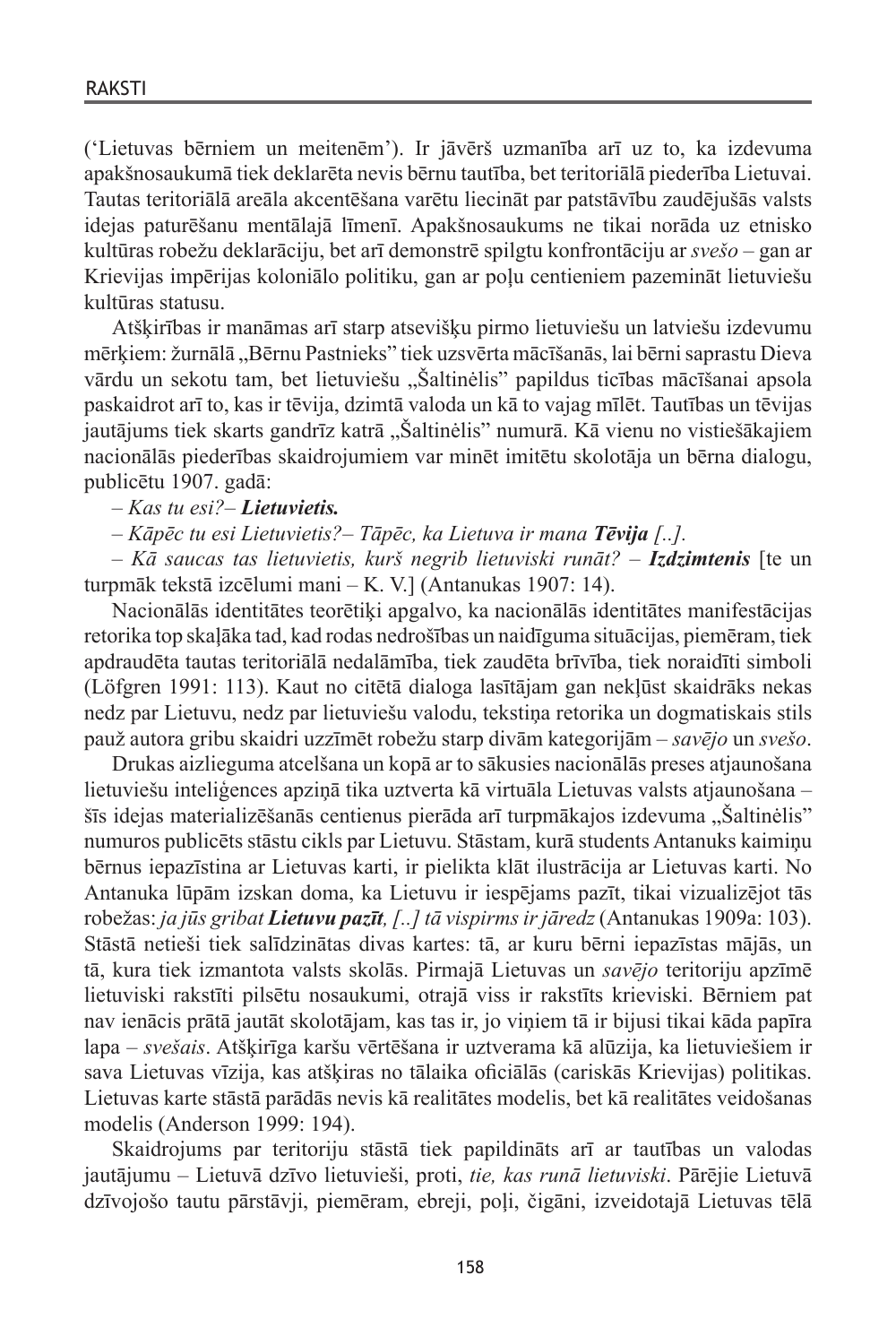netiek iekļauti – Antanuka skaidrojumā tie esot *nevis Lietuvas iedzīvotāji, bet atnācēji*  (Antanukas 1909b: 106). Šāda autora pozīcija papildina izdevuma "Šaltinėlis" apakšnosaukumā deklarēto tieksmi uz Lietuvas teritoriālo nedalāmību un etnisko viendabību.

Ar preses palīdzību izplatītās kartes vietējo iedzīvotāju apziņā formē nācijas teritoriālo tēlu un siluetu (Anderson 1999: 191). Tāda pati noteicoša loma ir iedzīvotāju sarakstiem un muzeju institūcijām. Nacionālisma pētnieks B. Andersons apgalvo, ka koloniālās varas veidojamie vietējo iedzīvotāju saraksti etniskās kopienas locekļiem palīdzēja izšķirties par tautību, bet muzeji, iekļaujot konkrētas etniskās grupas materiālo un garīgo mantojumu citu kultūru sistēmā, uzkrāja simbolisko kapitālu (turpat). Visas trīs minētās institūcijas darbojas saskaņā ar vienu un to pašu klasificēšanas shēmu – katrs priekšmets vai reālija bija jāpiešķir kādai no kategorijām (turpat: 206). Pētnieka atziņu var papildināt ar piezīmi, ka presei piemīt ne tikai informācijas izplatīšanas funkcija – tā izpilda arī dažas simboliskās kartes, iedzīvotāju sarakstu un pat muzeja funkcijas. Lietuviešu un latviešu bērnu periodiskajos izdevumos publicētās lasītāju vēstules, abonētāju un mīklu risinātāju saraksti, līdzstrādnieku, rakstnieku un populārzinātnisko vai reliģisko rakstu autoru uzvārdi, vietu nosaukumi – visa autorizētā un lokalizētā informācija veidoja savdabīgu tautas apdzīvoto vietu un tās iedzīvotāju reģistru. Šī informācija ne tikai papildināja jaunā lasītāja zināšanas par savu tēviju, bet arī viņa apziņā veidoja kopienas, kurai viņš pieder un kurai ir (vai arī nav) nacionālā satura piepildītas valsts teritoriālās robežas, tēlu.

Ap 30. gadu vidu, kad izdevumu redaktoru komunikācija ar bērniem kļuva ļoti aktīva, lasītāju tieksme iemūžināties presē ieguva masveida raksturu. Izdevumu redakcijas tika pārplūdinātas ar bērnu vēstulēm, sacerējumiem, dzejoļiem, zīmējumiem utt. Šī tendence atbilst sabiedriskās komunikācijas teorētiskajiem principiem, kuri ir aktuāli arī mūsdienās, – ja par tevi netiek rakstīts, tas nozīmē, ka tevis nav. Ar jautājumu, kuru 1935. gadā uzdeva viens no lietuviešu žurnāla "Kregždutė" lasītājiem, sākās gandrīz ceturtdaļa bērnu vēstuļu: *Kāpēc nav nekas rakstīts par Dusetām, it kā mūsu pavisam te nebūtu?* (Legas 1935: 128). Līdzīga tendence pastāvēja arī Latvijā, piemēram, gribu tikai iemūžināties, nevis nodarboties ar kādiem cēlākiem mērķiem, par to vēl 1924. gadā jaunatnes pašdarbības pulciņus kritizēja žurnāla "Latvijas Jaunatne" līdzstrādnieks O. Krolls (1924: 9).

Atgriežoties pie pirmajiem latviešu periodiskajiem izdevumiem bērniem un izvērtējot to redaktoru centienus kooperēt lasītājus, var konstatēt, ka visi izdevumi ir iedalāmi divās grupās. Pirmās grupas izdevumos ("Bērnu Pastnieks", "Bērnu Draugs", "Bitīte") kopiena tika formēta nevis pēc tautības kritērija, bet reliģijas, tāpēc tajos etniskās robežas gandrīz nemaz netika noteiktas: *savējie* ir Kristus sekotāji, Dieva bērni, bet *svešie* – visi, kas noliedz Dievu. Kā spilgts kontrasts iepriekšminētajiem Lietuvas vizualizācijas centieniem, iztēlojot Lietuvas karti ārpus oficiālās realitātes, šķiet 1913. gadā žurnālā "Bitīte" publicētais ziņojums par vispārējiem svētkiem *mūsu plašajā Tēvijā*: *Nami bija karogiem pušķoti, logos*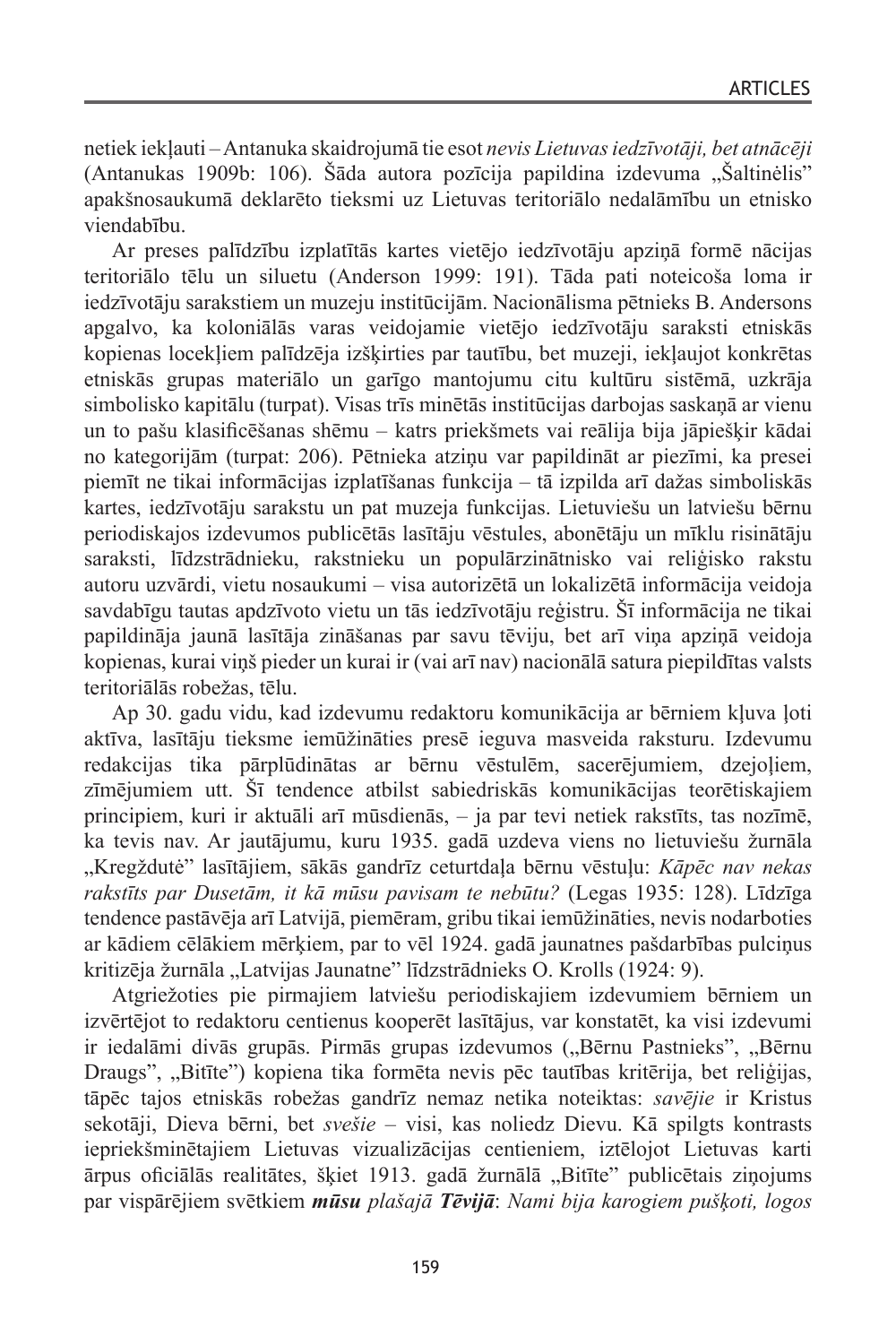*bija izliktas mūsu Kunga un Ķeizara un Ķeizarienes ģīmetnes. Svētku uzvalkā bija tērpusies visa Krievija* (Romanova nama.. 1913: 35)*.* Lai teritoriālā un ideoloģiskā vienotība šķistu neapšaubāma, rakstā tiek izmantots reliģiskās vienotības motīvs: *Svētki sākas ar svinīgu dievkalpošanu visās baznīcās* (turpat). Šādu anonīmu tekstu, protams, nevar vērtēt viennozīmīgi, ir jāievēro ne tikai redaktoru un izdevēju nostāja, bet arī oficiālā cenzūra. Taču laikraksta redaktora mācītāja Teodora Grīnberga neitrālā pozīcija nacionālās kopienas jautājumā ir jūtama arī citos rakstos, piemēram, ceļojumu aprakstā par Pēterburgu viņš apsola bērniem plašāk pastāstīt par to, *kas ievērojams mūsu galvaspilsētā* (Onkuls Teodors 1914: 16).

Pie otras grupas var pieskaitīt latviešu žurnālus ar ievirzi uz nacionālās pašapziņas veidošanu – mācītāja, žurnālista J. Rozēna rediģēto žurnālu "Jaunības Draugs" un bērnu un jaunatnes literatūras izdevēja, populārzinātnisko rakstu autora Andreja Jesena rediģēto žurnālu "Jaunības Tekas". Šo žurnālu izdevēju attieksme pret latvietību liecina, ka viedokļi un virzieni ir bijuši dažādi arī luterticīgo mācītāju vidū. Abos žurnālos latviešu kultūras telpa tika iezīmēta ar tām pašām metodēm, kā to darīja T. Grīnbergs, taču konceptam *mūsu* tika piešķirta pavisam cita nozīme. Piemēram "Jaunības Tekās" publicētajā rakstā par Rīgas vēsturi tā autors konstruē jaunu galvaspilsētas tēlu, atšķirīgo izceļot pēdiņās: *Tā pamazām dzimst "jauna Rīga", par kuras augšanas un tālākas attīstīšanas lieciniekiem esam mēs un uz kuras gaišo "mūsu Rīgas" nākotni mēs ceram* (Mežnieks 1910: 410).

Žurnāla "Jaunības Draugs" redaktors J. Rozēns nacionālās robežas skaidri nosauc jau pirmajā numurā: jaunais žurnāls ceļos pa *Latviešu sētām un mājām, dzimtenē un svešumā* un apmeklēs *Latviešu mātes un tēvus, Latviešu jaunekles un jaunekļus*, kuri esot *mūsu tautas dārgākā manta, [..] mūsu pašu nākamība* (Rozēns 1901: 1). Nākamais Latvijas autonomijas atbalstītājs 1905. gada revolūcijas kontekstā (Tēraudkalns 2005: 38) J.Rozēns arī šajā žurnālā skaidri nošķir dzimtenes un svešuma kategorijas un jaunlatviešu garā turpina vest lasītājus ne tikai pa kristietības, bet arī pa latvietības ceļu. Jau pašā sākumā gan "Jaunības Tekās", gan "Jaunības Draugā" tiek modināta jaunatnes nacionālā pašapziņa – tiek sniegts bagāts latviešu tautasdziesmu un pasaku klāsts, publicēti raksti par latviešu valodu, ievērojamu cilvēku biogrāfijas, iepazīstināts ar latviešu autoru dzeju un prozu. Publicējot vecāko latviešu dzejnieku (Vecā Stendera, Neredzīgā Indriķa, Anša Līventāla u. c.) daiļdarbus, tiek gribēts, lai latviešu jaunā paaudze zinātu *savu labāko senču centīgos darbus un upurus tēvu*  zemei (R. Kl. 1904: 112-113). "Jaunības Draugā" līdzās latviešu folklorai īpaša uzmanība tika pievērsta sengrieķu leģendām, lietuviešu senvēsturei,<sup>6</sup> piemēram, rakstā par lietuviešu karali Mindaugu tiek uzsvērta lietuviešu un latviešu brālība (Seržāns 1904b: 106–111), rubrikā par misijām Indijā tiek uzsvērta *vecās, svētās indiešu grāmatu valodas* sanskrita un latviešu valodas tuvība (Tamuļu bērni 1901: 49–50). Par īpašu latviešu identitātes stiprinātāju var nosaukt skolotāja Kārļa Seržāna

<sup>&</sup>lt;sup>6</sup> Sk. publikācijas "Jaunības Draugā": K. Seržāna "Pirmais Lietavas karalis Mintauts" (1904, 4: 106–111), "Veco leišu teikas" (1904, 6: 188–189), "Teikas par senleišu

varoņiem", "Pramžimas. Leišu teika" (1904, 7: 219–220).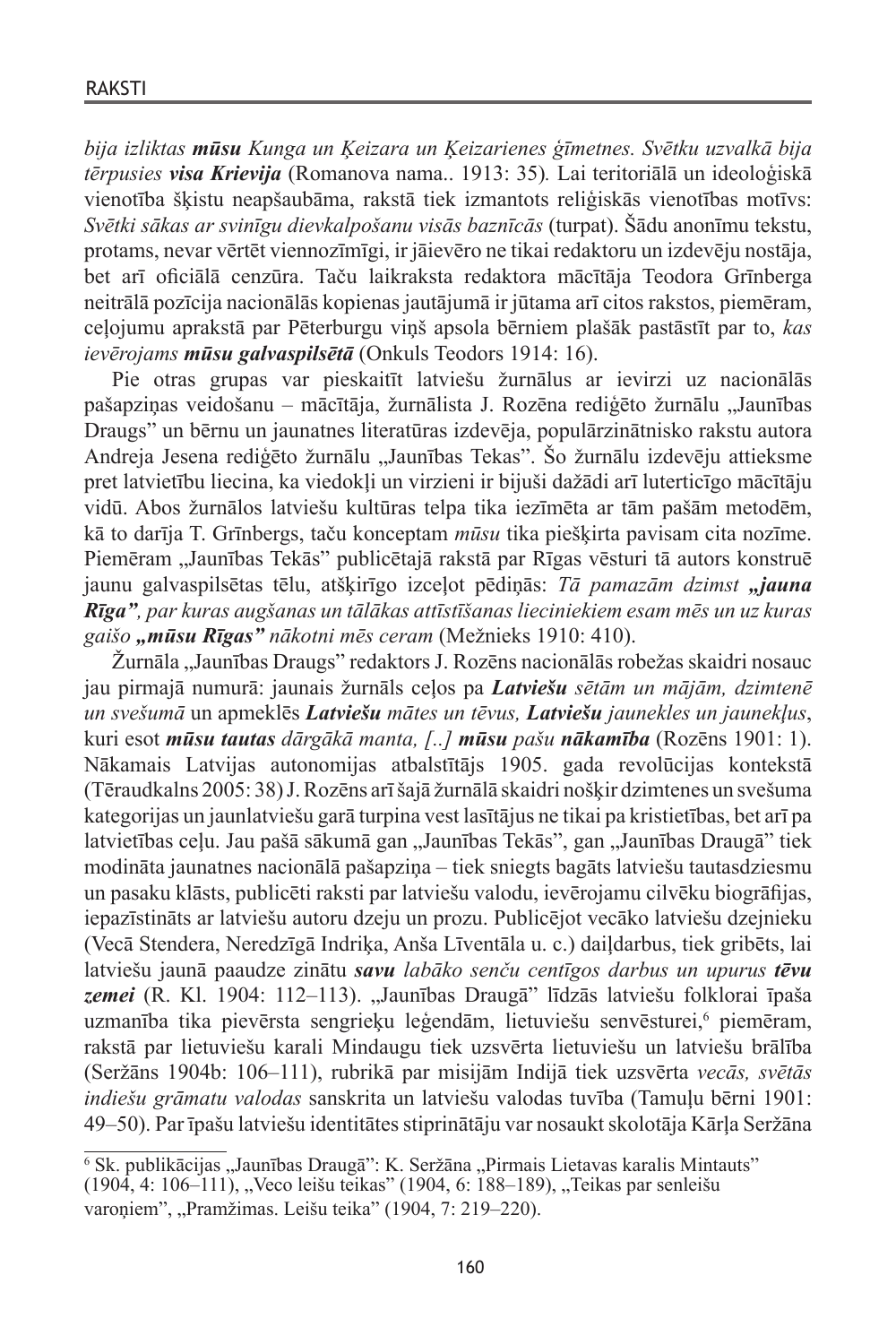publikācijas, kurās viņš ne tikai stāsta par dažādiem latviešu un lietuviešu vēstures posmiem un personībām, bet arī motivē šādu tematu aktualizācijas nepieciešamību: mūsu tautas pretiniekiem ir jāpierāda, *ka latvju tauta nav vis izvirtis pūlis,[..] ka [tai] ir bijusi arī sava pagātne, un ne zemāka kā citām kultūras tautām* (Seržāns 1904a: 71–73). Interesantu dialogu ar K. Seržāna rakstiem par lietuviešu senvēsturi veido "Jaunības Draugā" publicētie Jāņa Grīnberga un Viļa Plutes (Olava) teksti. Mācītāja J. Grīnberga dzejolī "Taurētājs" (1901: 335–336) un publicista V. Plutes rakstā par Viesturu (1903: 7–11) tiek aprakstītas latviešu cīņas ar lietuviešiem, raksturojot tos kā nežēlīgus, viltīgus un ambiciozus karotājus. Abos tekstos tiek uzsvērti *leišu baru* sakaušanas momenti, no vienas puses, iespējams, gribot paaugstināt savas tautas varoņu simbolisko vērtību, no otras puses – pārmetot abām tautām nespēju apvienot spēkus un cīnīties nevis savstarpēji, bet ar kopīgo ienaidnieku: *Kur brāļu tautas postas, naidas,/ Tur cilvēki par zvēriem kļūst* (Grīnbergs 1901: 336).

"Jaunības Teku" redaktors A. Jesens – pretēji, nekā ierasts bērnu un pat jaunatnes žurnālos – gandrīz nekomunicēja ar saviem lasītājiem, veidojot žurnālu kā literatūras almanahu, taču publicēšanai atlasītais materiāls pats par sevi pulcināja un audzināja latviešu valodas un latviešu literatūras mīlotājus. Dzimtenes mīlestība "Jaunības Tekās" tika sludināta daudzos latviešu autoru tekstos, bet otrajā žurnāla numurā publicētais Jāņa Jaunsudrabiņa stāsts "Tēvuzemes mīlestība" aicināja pārdomāt, ko patiešām nozīmē mīlestība uz savu tēvu zemi. Lai lasītājam būtu vieglāk izšķirties, stāstā tiek piedāvāti divi viedokļi: jauna muižnieka, kurš mantojis tēva iegādāto zemi un saaudzis ar to kā *potes zars ar celmu*, un emigranta latvieša, kas Norvēģijas kalnos strādā par akmeņu skaldītāju, ilgas pēc tēvijas, kurā nav palicis *ne vecāku, ne brāļu, ne māju*, ne zemes, *kur var nolikt savu kāju* (Jaunsudrabiņš 1910: 106). Kaut gan vīrietis vairs necer atgriezties dzimtenē, viņš nepārstāj par to domāt, dzied latviešu tautasdziesmas un ieraudas, dzirdot dzimto valodu.

Atšķirības pirmajos lietuviešu un latviešu bērnu periodikas izdevumos, no vienas puses, ietekmēja izdevēju un redaktoru uzskati par nacionālās kultūras komponentu jaunās paaudzes audzināšanā, bet, no otras puses, izraisīja arī konkrētas kopienas vēsturiskās atmiņas raksturs. Lietuviešiem nacionālās iztēles kodolu veidoja bijušās Lietuvas Dižkunigaitijas vīzija un refleksijas par tautas izciestajām represijām, bet latviešu bērniem – latviešu mitoloģija, dziesmas, seno latviešu cilšu vadoņi. Valstiskuma trūkumu abi latviešu žurnāli kompensēja saskaņā ar klasiskajiem nacionālā ideāla konstruēšanas principiem – uzsverot latviešu valodas vēsturiskumu, cilts sakaru ar senajām civilizācijām un dižciltīgajiem.

Piederības tautai un zemei apzināšanās arī brīvvalstu laikā abu valstu bērnu izdevumos tika stiprināta ar vēsturisko atmiņu – vēsturiskajiem kultūras objektiem (pilīm, pilskalniem, senkapiem), slavenām personībām, dzīvesstāstiem. Šajā laikā tika atjaunota tendence periodisko izdevumu apakšnosaukumos minēt valsts nosaukumu. Ir raksturīgi, ka starpkaru periodā tie it īpaši tika izmantoti starptautisko organizāciju izdotajos žurnālos, piemēram, "Latvijas Jaunatne: Latvijas Jaunatnes Sarkanā Krusta Izdevums" vai identiska norāde lietuviešu izdevumam "Žiburėlis: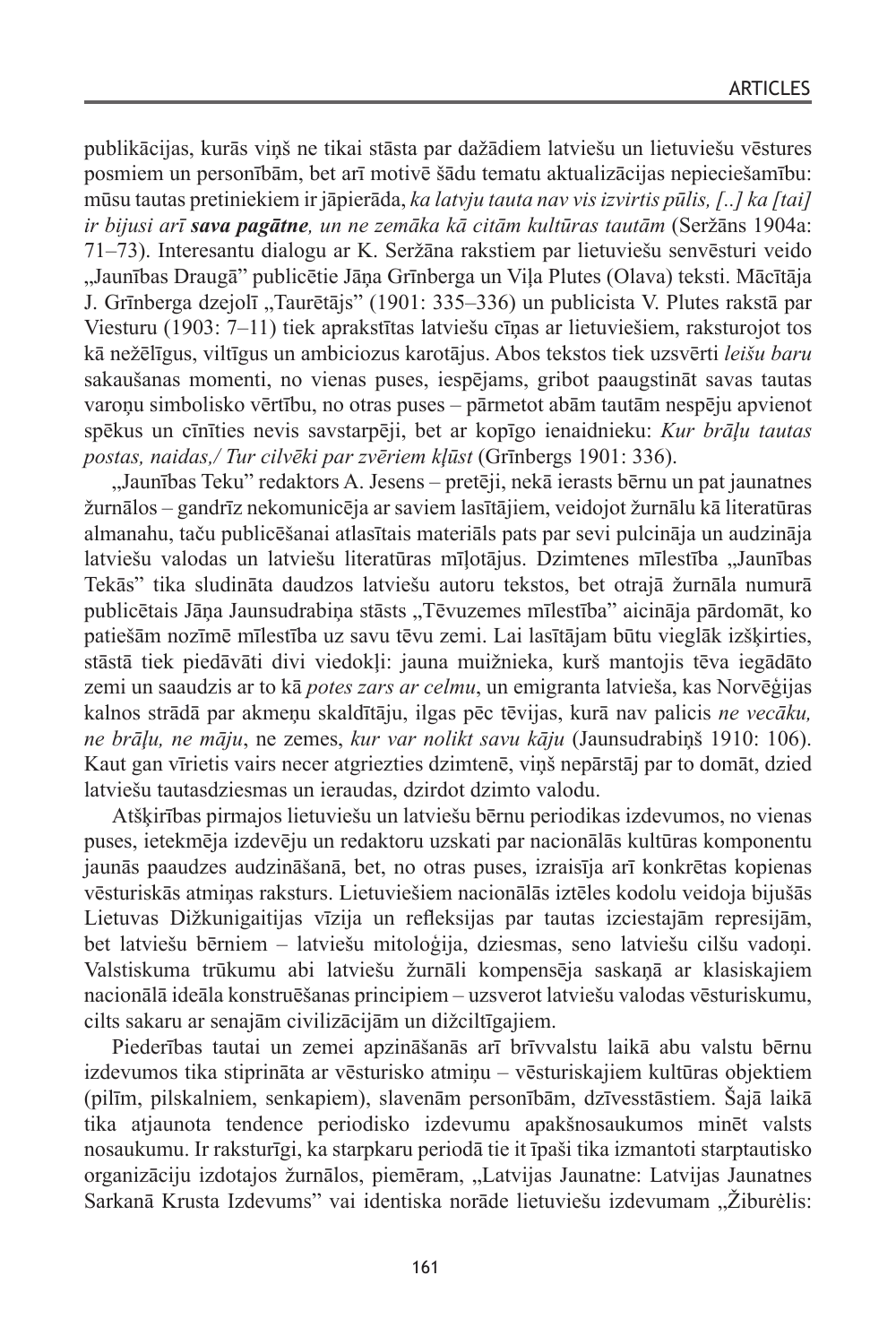Lietuvos Raudonojo Kryžiaus vaikų laikraštis" ('Lietuvas Sarkanā Krusta bērnu laikraksts'). Starp Sarkanā Krusta jaunatnes organizācijām notika intensīva apmaiņa ar pašu izdotajiem žurnāliem, tāpēc valsts apzīmējums nosaukumā izpildīja arī zīmola lomu.

Pēc brīvvalstu pasludināšanas pastiprināta tieksme iezīmēt tautas lokalizāciju noteiktā teritorijā visspilgtāk ir redzama lietuviešu bērnu žurnālos, jo gandrīz visu valsts neatkarības periodu pavadīja teritorijas zaudēšanas draudi – 1920.– 1939. gadā Viļņu un Lietuvas teritorijas austrumu daļu bija okupējusi un pārvaldīja Polija. 19 gadu laikposmā par to, ka Viļņa ir *mūsu*, tika rakstīts gandrīz katrā bērnu periodiskā izdevuma numurā. Bērnu žurnālos viens pēc otra tika publicēti raksti par vēsturiskajām okupētās teritorijas vietām. Ar sapni atbrīvot Viļņu uzauga vesela paaudze. Tostarp Klaipēdas apgabala pievienošana Lietuvai 1923. gadā bērnu periodikā neizraisīja aktīvus teritorijas un kultūras adaptēšanas vilnus. Tas notika pakāpeniski, visvairāk 30. gadu otrajā pusē, kad Klaipēdas pedagogi paši sāka izdot bērnu avīzes "Vaikų Vakarai" ('bērnu vakari') un "Bangelės" ('vilnīši'), veicinot Rietumlietuvas bērnu integrāciju Lietuvas kultūrā. Tomēr visaktīvāk par Klaipēdu tika rakstīts tad, kad 1939. gada 23. martā tā bija jāatdod nacistiskajai Vācijai. Lietuvas teritoriālās pārmaiņas bērniem atkal tika atspoguļotas kartē (Ar pažįsti.. 1939: 4. vāks).

Līdzās Lietuvas teritoriālās maiņas specifikai abu tautu bērnu žurnālos uzmanība visvairāk tika vērsta uz savas valsts kultūras apguvi un patriotisma audzināšanu, kā arī citu kultūru iepazīšanu. Kā vienu no veiksmīgākajiem pasākumiem, kas veicināja abus minētos procesus, var minēt Sarkanā Krusta iniciētu pasaules bērnu saraksti. Tās mērķis bija izplatīt humānas un pacifistiskas idejas bez reliģiskiem ierobežojumiem, kā arī veidot savas valsts tēlu citās pasaules valstīs. Sarakstē aktīvi piedalījās gan Lietuvas, gan Latvijas bērni – uz citām valstīm viņi sūtīja pašveidotus albumus par savu dzimteni, stāstot par tās vēsturi, kultūras un dabas ainavu, tradīcijām un savu ikdienu. Bērni arī darināja un citu valstu bērniem dāvināja dažādus suvenīrus, piemēram, zemnieku darbarīku modeļus no koka, tautas jostas, etnogrāfiskās lelles utt. Tādā veidā paši bērni tika aicināti apzināt savas tautas tradicionālo kultūru un veidot simbolus. Sarkanā Krusta žurnāli centās rūpīgi atstāstīt pasaules bērnu sarakstes attīstību un saturu, jaunveidotās saites tika attēlotas arī kartē (Starptautiskās.. 1924: 11). Šis paņēmiens veidoja ne tikai nacionālās bērnu kopienas tēlu, bet arī iesaistīja žurnālu lasītājus pasaules bērnu kopienā. Bērnu sarakstes metodi izmantoja arī kristietiskā virziena žurnālu redaktori, popularizējot misiju darbību Āzijas un Āfrikas valstīs. Taču šādas sarakstes iemesls bija nevis nacionālās, bet kristietiskās identitātes konstruēšana, uzsverot kristīto parākumu pār *mežoņiem*.

## **Tautas lokalizācija laikā: komunikācija ar mirušajiem**

Pēc B. Andersona izstrādātās nacionālisma teorijas, etniskās kopienas nacionālās pašapziņas pieaugumu apliecina pāriešana no kosmogoniskās un centrtieciskās laika izjūtas uz vēsturi (Anderson 1999: 52). Pēc viņa domām, nācijas biogrāfija netiek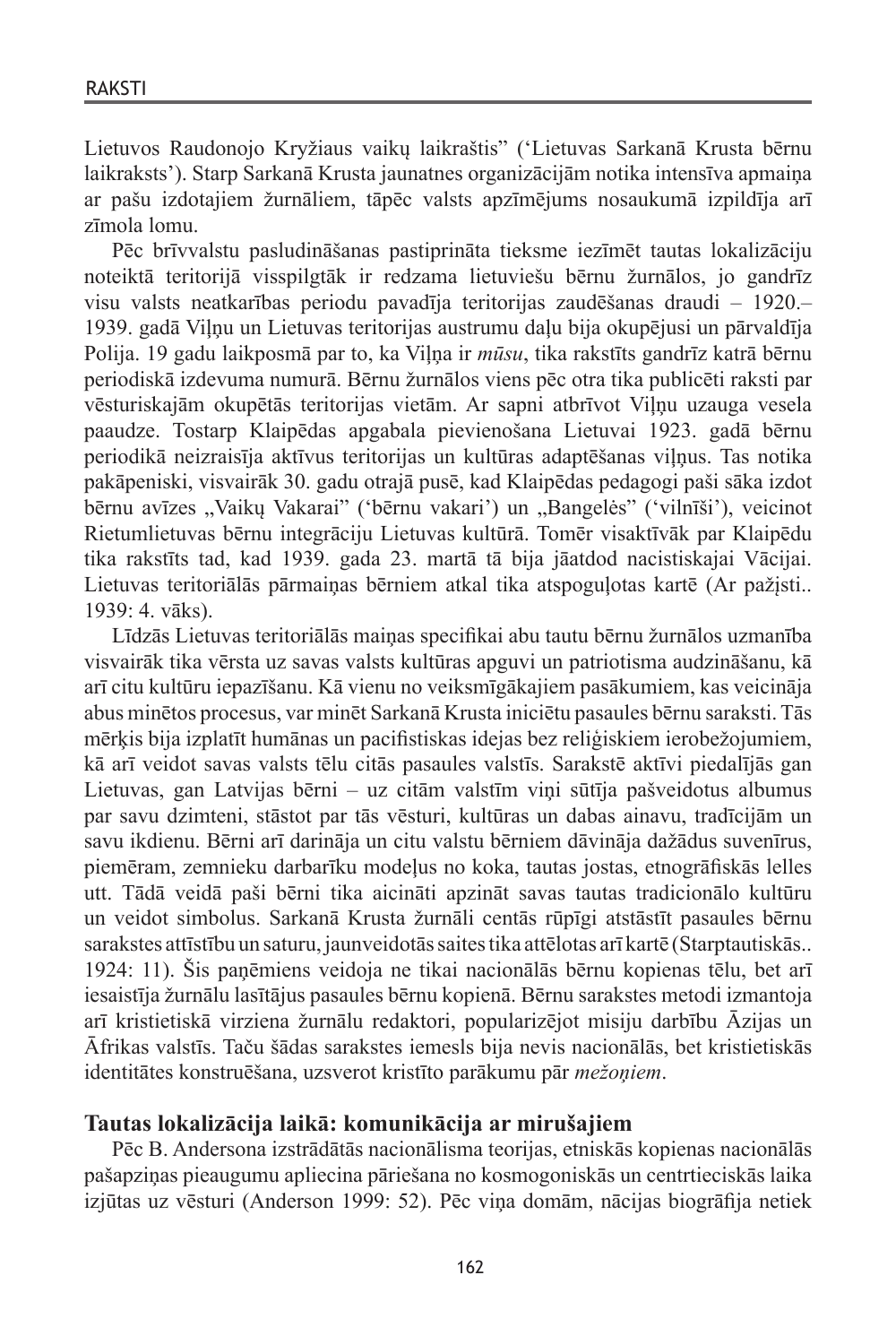rakstīta laika straumei līdzi, tās radīšana notiek *dīvainā pierastās ģenealoģijas kārtībā*, jo to iezīmē dažādas nāves. Pētnieks pievērš uzmanību tam, ka nācijas identitāte tiek radīta nevis no visas pagātnes, bet no tiem pagātnes momentiem, kurus ir vēlams atcerēties (turpat: 228). Skatoties uz periodisko izdevumu kā uz līdzekli, ar kura palīdzību lasītājiem tiek atgādināti tautai svarīgi notikumi un datumi, ir jāuzsver fakts, ka tas bērnu izdevumos notiek ne tikai periodiski katru mēnesi, bet arī cikliski. Kā viens no svarīgākajiem tautas kalendārā cikla momentiem, kuri palīdz tautai apjēgt savu ilgtspējību, kā arī lokalizēšanos telpā, šajā rakstā tiek aplūkotas mirušo piemiņas tradīcijas. Tautas tradīciju un tautas vēsturiskās atmiņas saskarsmē ir iespējams vērot tradicionālas kultūras maiņas robežpunktus.

Kaut gan mūsdienu skatījumā nāve un ar mirušo piemiņu saistītas tautas tradīcijas, liekas, atrodas tālu no trauslās un tēlainās bērna pasaules, patiesībā līdz pat 20. gs. vidum bērnam tās ir bijusi neatņemama dzīves daļa – gan kā cilvēka mūža dabiskā cikla beigas, gan kā grūtas dzīves, slimību un karu sekas. Pētot lietuviešu un latviešu bērnu periodiku, tika pamanīts, ka teksti par nāvi un mirušo piemiņu visvairāk ir koncentrēti kalendārā gada beigās, t. i., vēlā rudens mēnešu un decembra numuros. Nāves un mirušo piemiņas temata aktualizāciju bērnu izdevumos šajā periodā vispirms ietekmēja pārmaiņas dabā, taču liela nozīme bija tautas, kā arī kristietiskajām tradīcijām – pēc katoļu Baznīcas liturģiskā kalendāra 1. novembris ir veltīts visu svēto pieminēšanai, bet 2. novembrī tiek atzīmēta Visu ticīgo mirušo piemiņas diena jeb Dvēseļu diena (liet. *Vėlinės*, latg. *Dvieseļu dīnys*).7 Evaņģēliski luteriskās baznīcas kalendārā analoģiskās dienas  $-$  Mūžības svētdienas<sup>8</sup>  $-$  datums nav fiksēts. Tas ir atkarīgs no Adventa sākuma un tiek atzīmēts pēdējā svētdienā pirms Adventa.

Ir jāatzīmē, ka lietuviešu un latviešu bērnu periodikas sākumposmā (līdz 1918. g.) konkrēta mirušo piemiņas diena vēl netiek institucionalizēta, proti, netiek minēts tās nosaukums, netiek skaidrota nozīme vai atspoguļotas paražas – atšķirībā no tā, kā, piemēram, tiek prezentētas Lieldienas vai Ziemassvētki. Redaktoru koncentrēšanos uz tematiem par cilvēka likteni un dzīves jēgu, nāvi un dzīvi aizsaulē varēja inspirēt arī tautas tradīcijas. Oktobra beigu – Ziemassvētku periods, pēc folkloristu domām, saistās ar t. s. veļu laiku. Kaut pēc latviešu tautas kalendāra veļu laiks, kad *aizsaulē aizgājušo senču gari nāk ciemoties pie dzīvajiem* (Olupe 1992: 271), visbiežāk ilga no Miķeļiem (29. septembrī) līdz Mārtiņiem (10. novembrī; turpat), dažos novados tas beidzās tikai ap Andreja dienu (30. novembrī) (turpat: 298; Līdeks 1991: 233) vai turpinājās līdz pat Ziemassvētkiem (Olupe 1992: 14–15). Etnologi apgalvo, ka veļu dienas svinēšanas tradīcijas iemesls bija uzturēt *dzīvu dzimtas vienotības ideju* un tās izpausme – *sakrālā veļu mielošana, kad vienreiz gadā satikās senču dvēseles ar dzīvajiem dzimtas pārstāvjiem* (Olupe 1992: 271). Lietuvas etnologi (Klimka 2008: 318; Dundulienė 1990: 67) sniedz ziņas, ka tādus svētkus lietuviešu senči ir rīkojuši gan pavasarī, gan rudenī, bet kristietiskā Dvēseļu diena ir aizēnojusi rudens

<sup>7</sup> http://katolis.lv/liturgija/liturgiskais-kalendars.html.

<sup>&</sup>lt;sup>8</sup> http://www.lelb.lv/lv/?ct=baznicas\_gads.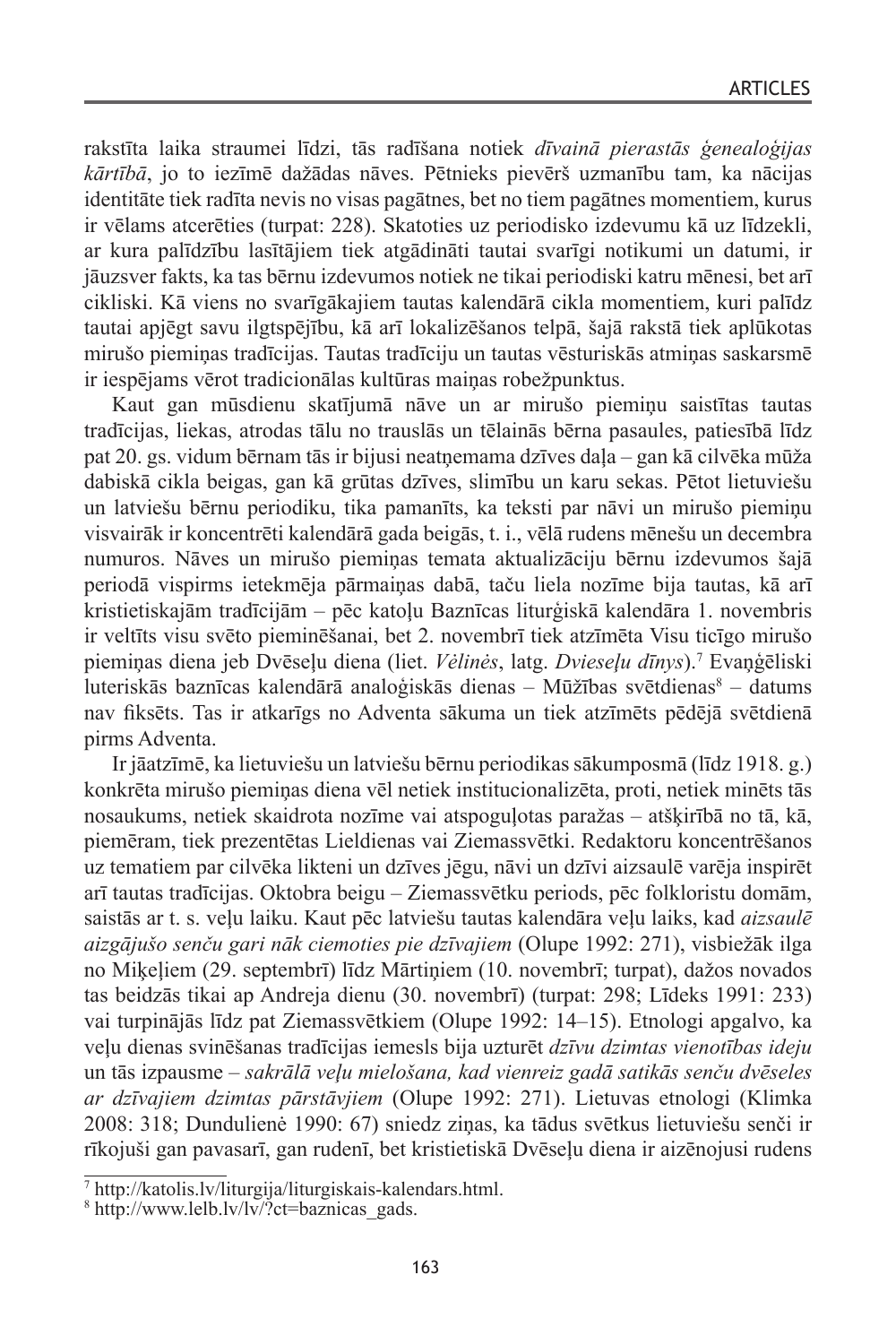apjumību svētkus, kuru mērķis – izteikt pateicību zemes dievībām un senču veļiem par ražu. Senču veļu mielošana ir notikusi rudenī, visbiežāk pēc ražas novākšanas, bet dažās vietās turpinājusies līdz pat Ziemassvētku vakaram (Balys 2013: 268).

Kaut gan lietuviešu un latviešu tautas ticējumos un ieražās tiek akcentēta veļu ciemošanās dzīvo pasaulē, bērnu periodikā publicētajos tekstos visbiežāk tiek tēlotas dzīvo pūles kontaktēties ar mirušajiem. Bērnu periodikā visbiežāk to dara bērns bārenis, retāk – māte, kuras bērns ir miris. Līdz pat 1918. gadam un pat vēlāk abu tautu bērnu periodikas tekstos tiek akcentēts nevis dzīvo pienākums godināt mirušo piemiņu, bet bāreņu vai atraitņu dzīves skarbums, nabadzība un vientulība. Ir raksturīgi, ka savas dzīves grūtumos bāreņi dalās ar mirušo māti, apmeklējot viņas kapu, piesaucot viņu un sarunājoties. Intīmā bērna saruna ar mātes dvēseli vienmēr notiek norobežotā telpā – pie kapa, vienatnē vai sapnī. Dzejoļos šī situācija parasti netiek atrisināta, bet stāstos un pasakās nabaga bērna zaudēto drošības stāvokli kompensē viens no diviem atrisinājumiem: vai nu bērns nomirst un mātes dvēsele paņem to pie sevis, vai notiek brīnums – mātes dvēsele apmeklē bērnu un to nomierina vai atsūta kādu aizgādni. Lai gan šo daiļdarbu autoriem varēja būt savi nolūki un laikmeta diktētas tradīcijas, žurnālu kopnoskaņā tie stimulēja jaunajos lasītājos līdzjūtības un dievbijības jūtas, aicinot nevis žēloties par grūto dzīvi, bet priecāties, kamēr viņiem ir abi vecāki, un viņus cienīt, bet bāreņus – paturēt cerību, ka viņu mokas agrāk vai vēlāk tiks atmaksātas.

Līdzās sentimentāla rakstura stāstiem un dzejoļiem par bāreņiem oktobra– decembra numuros lasītājiem tiek piedāvāti *veļu laikam* raksturīgi folkloras žanri – pasakas, spoku stāsti un teikas, kā arī to stilizācijas, tautas ticējumi par veļu vai pārdabisko spēku ietekmi uz cilvēku labklājību. Kā raksturīgu piemēru var minēt stilizētu pasaku par Laimi, publicētu lietuviešu laikrakstā "Šaltinėlis" (Tautvilas 1910: 187–188). Pasakā tiek stāstīts par divu nabadzīgu zemnieku likteni, kuru, kā izrādās vēlāk, viņi paši bija varējuši ietekmēt. Viens no kaimiņiem pieņem mājās ubagu un dalās ar pēdējo maizes kumosu; pēc kāda laika viņa žēlastība tiek atalgota – pavasarī labība zeļ kā zāle, rudenī apcirkņi ir pārpilni ar graudiem, bet ābeles – pilnas ar augļiem. Bēdīgi ir gājis otram zemniekam, kurš ubagu kā velna sūtīto aizdzinis prom (turpat). Tādas pasakas saturs labi iekļāvās vecajā zemnieku kalendārajā sistēmā, kā arī paplašināja tīri kristietisko dogmatiku ar tautā pastāvošiem ticējumiem par īpašu ubagu saikni ar mirušajiem (Dundulienė 1990: 69; Balys 2013: 264). Šī saikne lietuviešu žurnālos bieži tika akcentēta ne tikai pirms 1918. gada, bet arī brīvvalsts laikā. Piemēram, 1933. gadā žurnālā "Šaltinėlis" mariāņu mūks un priesteris Adoms Jasenausks bērnus pārliecināja, ka ubagiem esot tiešā saskarsme ar mirušo dvēselēm – viņi ar savām lūgšanām var palīdzēt dvēselēm no šķīstītavas nonākt pie Dieva (Jasenauskas 1933: 243). Ubaga un Dieva paralēle, kas ir labi pazīstama arī latviešu tautas pasakās, tika aktualizēta arī latviešu bērnu periodikā, piemēram, mēnešraksta "Jaunības Draugs" decembra numurā tika publicēta F. Krastiņa adaptēta brāļu Grimmu pasaka "Bagātais un nabagais" (Krastiņš 1904: 378–380), taču žurnālā tā tika ietīta tīri kristietiskas morāles kontekstā – tajā pašā numurā tika publicēti teksti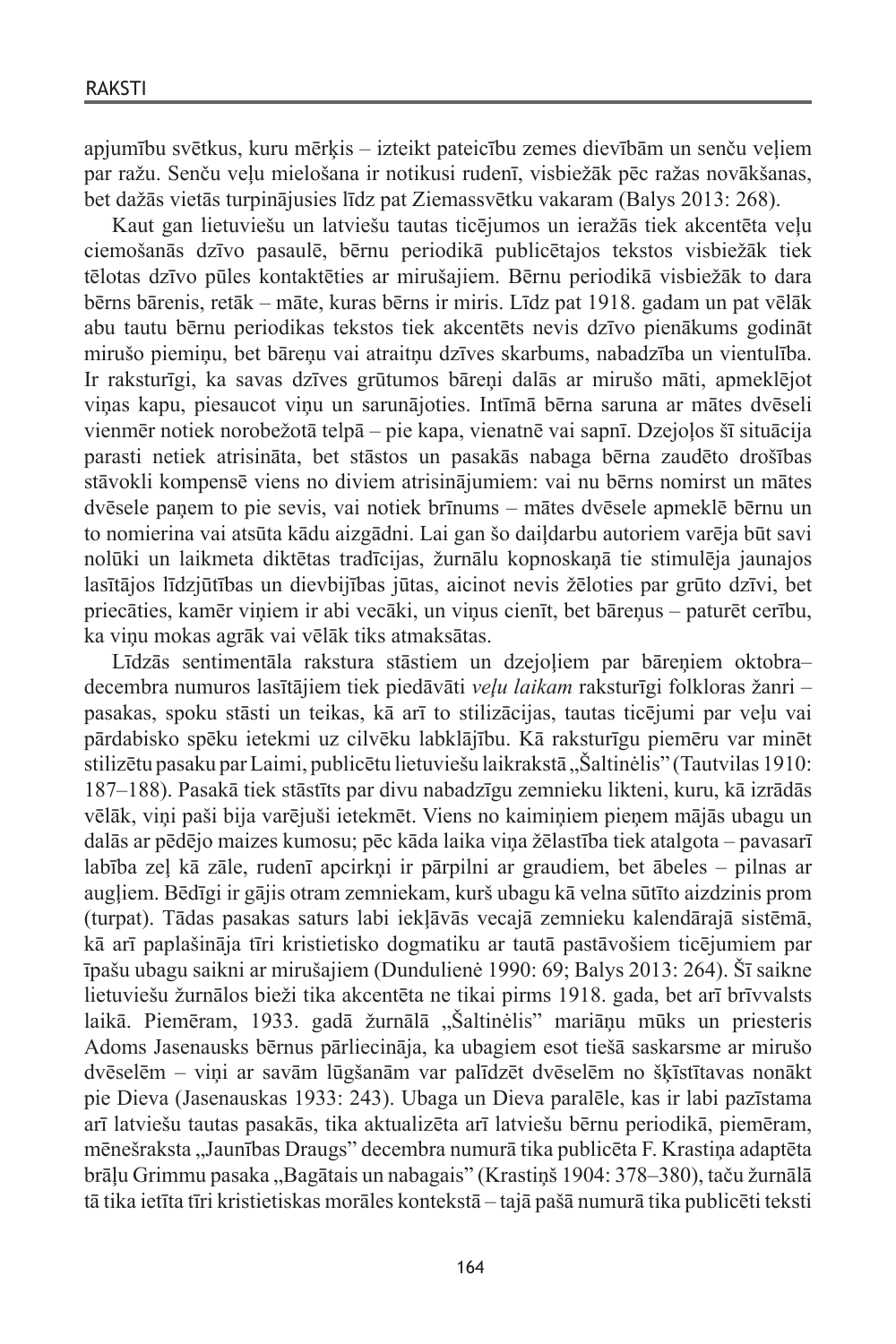par dzīves mērķi un paradīzes izpelnīšanās veidiem (dzejolis "Aizsaule", austrumu pasaka "Tiesnesis debesīs").

Pēc 1918. gada tendence Dvēseļu dienas laikā publicēt tradicionālos folkloras žanrus, kuros tiek stāstīts par dzīvo tikšanos ar mirušajiem, it īpaši populāra bija katoļu izdevumos. Piemēram, žurnālā "Žvaigždutė" tika publicēta teika par mirušās mātes dvēseli, kura naktīs šūpo savu raudošo mazuli un sapnī sarunājas ar bērna aizgādni (Žmonių vėlės 1931: 483), vai teika par mirušā mācītāja dvēseles lūgumu ķesterim, lai viņš palīdz mironim noturēt Svēto Misi, jo dzīvē kādreiz pieļāvis kļūdu (Vėlinių naktį 1932: 331). Interesantu paralēli ar etnologu minēto veļu mielošanu var saskatīt teikā "Kā bārenis Kristu mieloja", kas tika publicēta minētā žurnāla novembra numurā. Bārenis atrod vecu Kristus krucifiksu un, nožēlojis, ka tas esot tik novārdzis, sāk katru dienu tam nest ēdamo. Bērns nezina, ka atstāto pārtiku katru reizi apēd kaķis, un brīnās, kāpēc krucifikss nemainās. Pēc kāda laika bērns Kristum jautā, kāpēc tas nekļūstot resnāks, kaut tiek barots katru dienu. Kristus atbild: *līdz šim tu mani baroji, tagad es tevi barošu*. Pēc šīs sarunas bārenis drīz saslima un viņa *dvēsele aizgāja dzīvot pie Kristus* (Kaip našlaitis.. 1927: 176).

Gan literārajos, gan folkloras tekstos, kas tika publicēti bērnu periodikā, tiek rādīta dzīvo komunikācija ar mirušajiem. Kā retu izņēmumu var minēt latgaliešu žurnālā "Sauleite" publicētu Vladislava Bernāna dzejoli "Sērsnas". Tajā atšķirīgi no citiem tāda temata tekstiem dzīvo un mirušo komunikācija nenotiek – dzejolī tiek tēlota diezgan briesmīga vēla rudens dabas aina, kad *ceļinieku gaitas stāj*, bet veļi ceļas no kapa un, nesagaidot savējos atnākam, paši dodas uz mājām un *grabinas gar logu rūtīm* (Bernāns 1939: 18). Atainotais kontrasts – veļu aktivitāte (*velis velim roku sniedz*, *skrien pār laukiem*, savstarpēji sarunājas, *grabinas*) un dzīvo pasivitāte (*dzīvie neiet vairs uz kapiem*, māju iekšā ir tumšs *– tur visi dus, visur ir tik kluss*) – no vienas puses, mākslinieciski pastiprina aukstas, vējainas, mitras rudens nakts iespaidu, taču, no otras puses, slēpj arī pārvēršanās aspektu: viss, kas ir dzīvs (daba, cilvēki), ir miris, un otrādi – mirušie ir dzīvi. Dzīvo un mirušo nenotikušo komunikāciju var interpretēt vai nu kā neiespējamu, vai nu kā pārmetumu dzīvajiem, jo liriskajam subjektam, kas novēro šo situāciju, *savāds smagums gulst uz krūtīm*. Dzejolis droši vien tika adresēts vecāko klašu skolēniem un jaunatnei, jo tā semantika pārsniedz bērna uztveres kompetenci. Tā laika bērnu literatūrai ir raksturīga atklātāka didaktika un tādu biedējošu tematu noskaņa parasti tika izkliedēta ar kādu pamācību vai skaidru situācijas atrisinājumu. Piemēram, stāstus par spokošanos vai kādiem biedējošiem gadījumiem parasti pavada komisks atrisinājums un kristietiska pamācība atgriezties pie baznīcas mācības, lūgties par mirušo dvēselēm un pamest vecos aizspriedumus. Tautas ticējumu un baznīcas mācības atšķirību uzsvēršana bija populāra gan sākotnējā lietuviešu un latviešu bērnu periodikas posmā, gan arī vēlāk. Piemēram, stāstā, kas tika publicēts 1929. gadā žurnālā "Šaltinėlis", vecāsmātes un mazbērnu iedomas par veļiem atšķiras: vecāmāte tic, ka *veļi, kas vēl nožēlo savus grēkus, mīt šķīstītavā, bet Dvēseļu dienā viņi visi uz zemes virsmas sanākot*, tāpēc ir ne tikai jālūdzas, bet arī jāievēro daži aizliegumi (piemēram, nedrīkst uguni kurināt,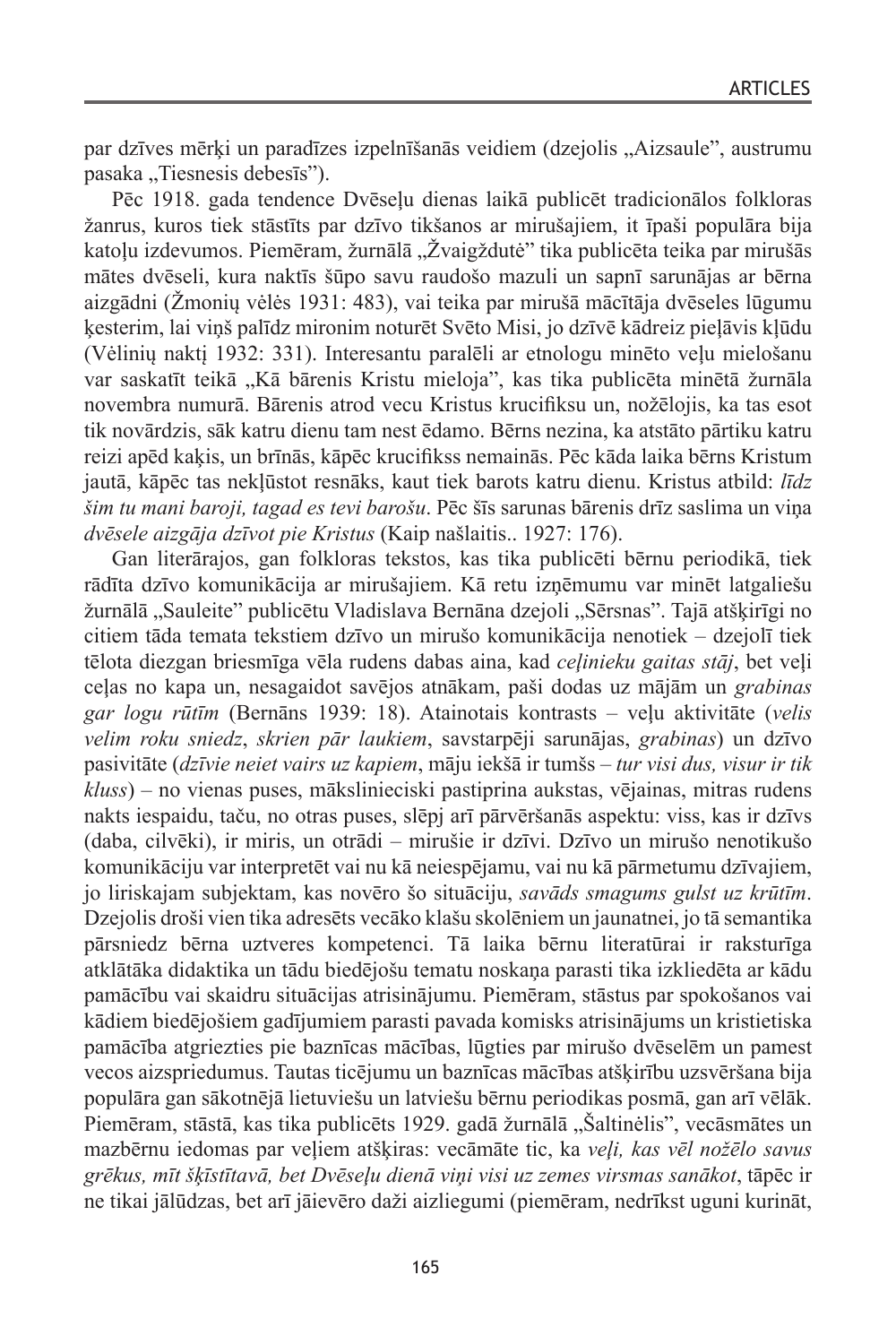ēst gatavot), bet mazbērni par to brīnās un stāsta, ka skolā viņus tā nemācot – *katram velim esot vieta pie Dieva un pa zemi tie nestaigājot* (Kripaitienė 1929: 164). Stāstus par spokiem, maldugunīm varēja papildināt arī zinātniskais skaidrojums, kā tas, piemēram, bija A. Kamardieša populārzinātniskajā rakstā "Maldu ugunis un spoki" (Kamardietis 1911: 68–76).

Tiešais Dvēseļu dienas minējums un aicinājums atcerēties mirušos lietuviešu bērnu periodikā parādās salīdzinoši vēlu – pirmoreiz ap 1929. gadu. Salīdzinot ar agrāko posmu, ir pamanāma semantiska un kvalitatīva pārmaiņa. Pāriešana no tautas un Baznīcas kalendāra uz institucionalizētu nacionālās valsts kalendāru stimulēja nepieciešamību skaidri noteikt robežas, pasludināt nacionālo zīmju kodu izlasi. Blakus individuālai vai lokālai sabiedrības attieksmei pret mirušajiem (*savējiem*) tiek ieviesta valstiskuma un pilsonības mērvienība – parādās aicinājumi atcerēties un pagodināt ne tikai ģimenes mirušos, bet arī par tēviju kritušos karavīrus. Piemēram, žurnālā "Žvaigždutė" 1929. gada novembra numurā bērniem tiek skaidrots par brāļu kapiem, kuri atšķirībā no civilo iedzīvotāju kapiem aiziet aizmirstībā mežos vai laukos. Tiek minēts, ka jau trīs gadus (proti, kopš 1926. g.) Lietuvā tiek kopti brāļu kapi un par to rūpējoties speciāla komiteja. Raksta autors uzsver, ka par kritušo karavīru kapiem rūpējoties visās valstīs, kur *dzīvo izglītoti, savu Tēviju un tās aizstāvjus mīloši ļaudis* (Prietelius 1929: 258–259). Bērni tiek aicināti sekot pieaugušo piemēram un godināt bojā gājušos karavīrus, palīdzēt apkopt viņu kapus, aizdegt svecīti, piedalīties lūgšanās par viņu dvēselēm, lai viņi kopā *ar Sargeņģeļiem lūgtos pie Dieva par to, lai viņš sargātu mūsu dārgo Tēviju no ienaidniekiem* (turpat: 260). Par pompozu Dvēseļu dienas atzīmēšanu Kauņā (cilvēku pūļi kapos, sveču jūra, kapu pušķošana ar dzīvām un papīra puķēm, egļu vainagiem, bojā gājušo karavīru pieminekļu iluminēšana ar elektrolampiņām, Svētā Mise un garnizona baznīcas kora uzstāšanās orķestra pavadījumā) 1934. gadā rakstīja arī bērnu žurnāls "Žiburėlis" (Stp. 1934: 10). Atšķirībā no iepriekšcitētā raksta žurnāla "Žiburėlis" līdzstrādnieks norāda, ka sveču dedzināšanas, kapu kopšanas un pušķošanas tradīcija Dvēseļu dienas vakarā ir vairāk iesakņojusies pilsētās, bet mazajās pilsētiņās un laukos tā esot vēl maz pazīstama (turpat). Pildīt tādu pienākumu savā apkārtnē tiek aicināti sākumskolu bērni un Lietuvas Jaunatnes Sarkanā Krusta pulciņi. Uzsverot tiešu kontaktu ar senču kapiem, raksta autors paplašina pazīstamu domu, ka, strādājot par labu citiem, *bērni strādā sev un gaišai savas valsts nākotnei* (turpat).

Visintensīvāk kapu kopšanas, krusta vai pieminekļa uzlikšanas uz kapa kopiņas tradīcijas ideja Lietuvā tika popularizēta 30. gadu vidū – tā ir atrodama gan izdevumu redaktoru slejās, gan publicistiskajos rakstos, gan beletristiskajos žanros – stāstos, dzejoļos, lugās. Piemēram, bērnu laikrakstā "Vyturys" tika publicēta Kaža Jankauska luga "Dvēseļu diena kapsētā" (Jankauskas 1935: 8). Lugas darbība notiek pie lauku kapsētas vārtiem, kur ubaga, kapusarga un bāreņa sarunās tiek izteikta doma, ka rūpes par mirušajiem un to piemiņu atraujot cilvēku no ikdienas un padarot viņu cēlāku, gatavu līdzjust un palīdzēt citam. Kapusarga vārdos *Mirušo apbedīšanas vietai jābūt skaistai, jo jāciena mirušo piemiņa* skan tiešs aicinājums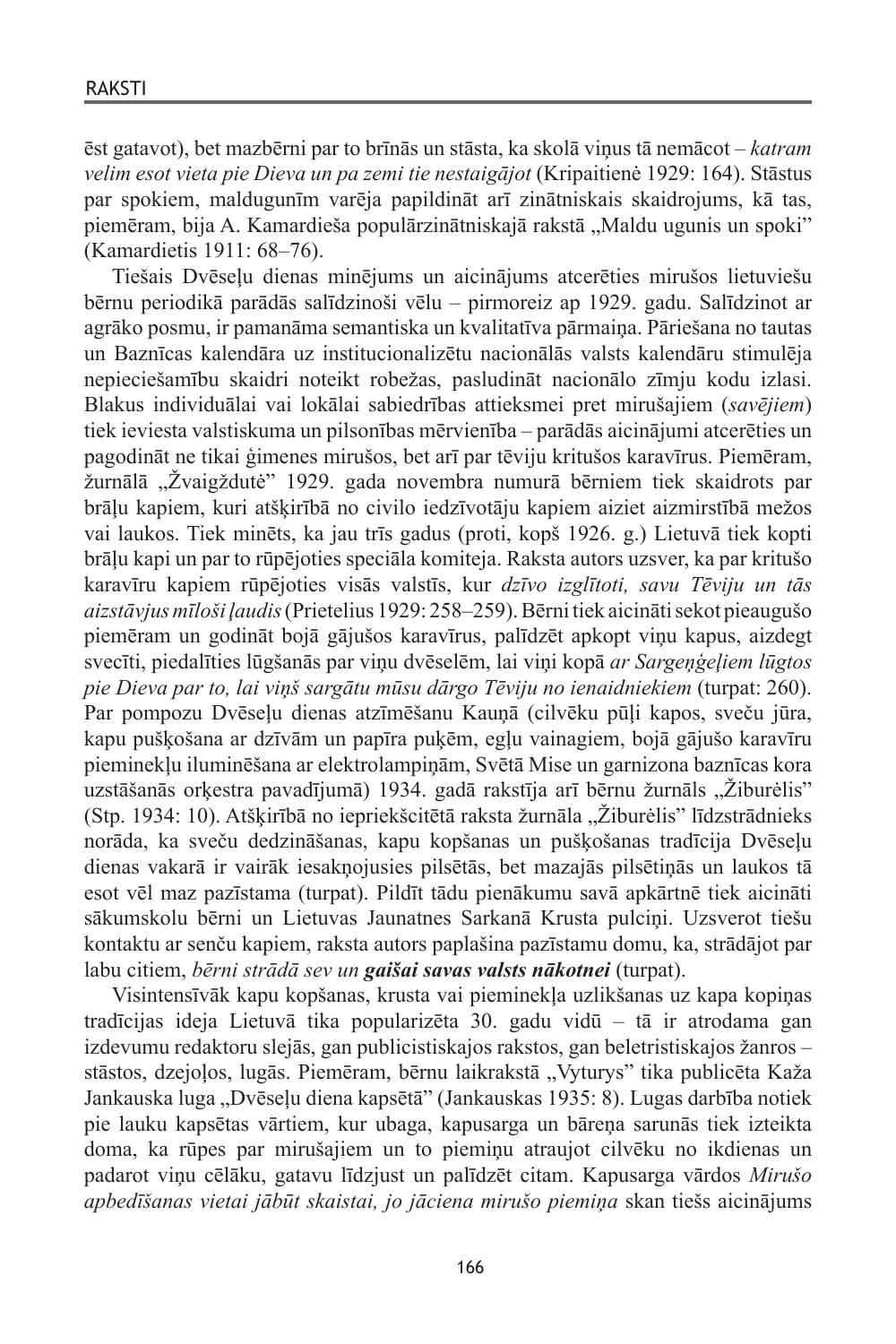ievērot šo sabiedrības normu. Lugas konfliktu veido emocionālā kaimiņu un bāreņa tantes diskusija par bērna likteni. Mirušo klātbūtnē (darbība norisinās kapsētā) tiek sarunāts, ka tante atļaus bārenim mācīties, bet kaimiņš palīdzēs viņam iegūt amatu. Ar šo lēmumu lugā simboliski tika apvienoti trīs laiki – pagātne, tagadne un nākotne. Teicami atrisinājies konflikts apvieno arī pašus kaimiņus – kapusargs uzaicina visus iet pie viņa un noklausīties Dvēseļu dienas Svētās Mises pārraidi Kauņas radiofonā. Ir jāpiebilst, ka luga stilistiski droši vien arī tika rakstīta radioteātrim. Divkārša mediju izmantošana tradīcijas izplatīšanai norāda uz to, ka idejai par mirušo piemiņu un kapu kopšanu patiešām tika piešķirta stratēģiska nozīme – tā stiprināja tautiešu nacionālo identitāti un solidaritāti, saikni ar savu zemi, savu vēsturi.

Luterticīgo latviešu bērnu izdevumos Mūžības svētdiena praktiski netika aktualizēta. Kā retu izņēmumu var minēt 1934. gada decembra žurnālā "Cīrulītis" publicēto Luda Bērzina dziesmu "Aizgājušo draugu dienā", kurā viss dzīvais pakļaujas Dieva gribai, *[l]īdz sēklai atkal gaismas rīti ausīs* (Bērziņš1934a: 1). Garīgās vienotības noskaņu žurnālā turpina tā paša autora raksts, kurā bērni tiek aicināti gan atcerēties mirušos vectēvus, gan priecāties par tiem, kas ir blakus, jo dzīve šai zemē esot tikai pagaidu stāvoklis: *Mūžam saule debesīs,/ Ne mūžam tēvs – māmiņa* (Bērziņš 1934b: 2). Rādot savu *aizgājušo draugu* – literatūrvēsturnieka Teodora Zeiferta un pasaku krājēja Anša Lerha-Puškaiša – godināšanas piemēru, raksta autors pārceļ lasītāju uzmanību no ģimenes uz tautas vēsturiskās atmiņas interesi.

Par senajām Dvēseļu dienas tradīcijām, kas bija raksturīgas 16.–17. gs. Kurzemes hercogistes zemniekiem, 1934. gada pavasarī ir rakstīts bērnu žurnālā "Jaunais Cīrulītis". Vēstures skolotājs Jānis Lieknis, balstoties uz vācieša Otto fon Mirbaha darbu "Vēstules par Kurzemes hercogu Jēkabu" (1846), veļu laika aprakstu iekļauj populārzinātniskā raksta nodaļā par ticību: *Viņi [latvieši] mēdz visu dvēseļu dienā klāt aizslēgtā istabā garu galdu un apkraut to ar saviem labākiem ēdieniem, teikdami: mēs ēdinām mirušo dvēseles. Pie tam dzied visādas jautras laicīgas dziesmas [..] Dvēseles mielošanu sarīko laikā starp pēdējo septembri un 23. oktobri, kuru laiku viņi sauc par veļu laiku. Šinī laikā viņi negrib strādāt nekādu darbu, bet tikai rīt un plītēt*  (Lieknis 1934: 138). Raksts nebija piemērots kalendārajam ciklam, jo tā mērķis bija sniegt ziņas par Latvijas vēsturi. Uz vecajām tautas tradīcijām un ieražām J. Lieknis skatās ar diezgan lielu distanci – patur ironisko Mirbaha stilu un nekomentē viņa stāstīto par senču dzīvesveidu, kā arī nesniedz papildu informāciju par sava laikmeta veļu laika tradīcijām. Sociāldemokrātiskā virziena "Jaunajā Cīrulītī" nekādu mājienu par veļu laiku vai Dvēseļu dienu nebija, taču nāves temats un mirušo piemiņas vajadzība ir aktualizēta 1929. gada oktobrī pēc bijušā žurnāla redaktora Jāņa Raiņa nāves. Žurnālā publicētajos Kārļa Dziļlejas, Aleksandra Šutkas un Ārijas atvadu dzejoļos tiek uzsvērta piemiņa kā mūžīgas dzīves garants: *Vai tas dzīvs, kam miesa mirst?/ – Dzīvs tas tiem, kas neaizmirst* (Dziļleja 1929: 268). Atvadu noskaņa tika turpināta arī nākamajā "Jaunā Cīrulīša" numurā, tikai šoreiz A. Šutkas dzejolī "Kur nevarēju mirt" tiek kontemplēta personīgā atvadīšanās no vectēva. Dzejolī balto veļu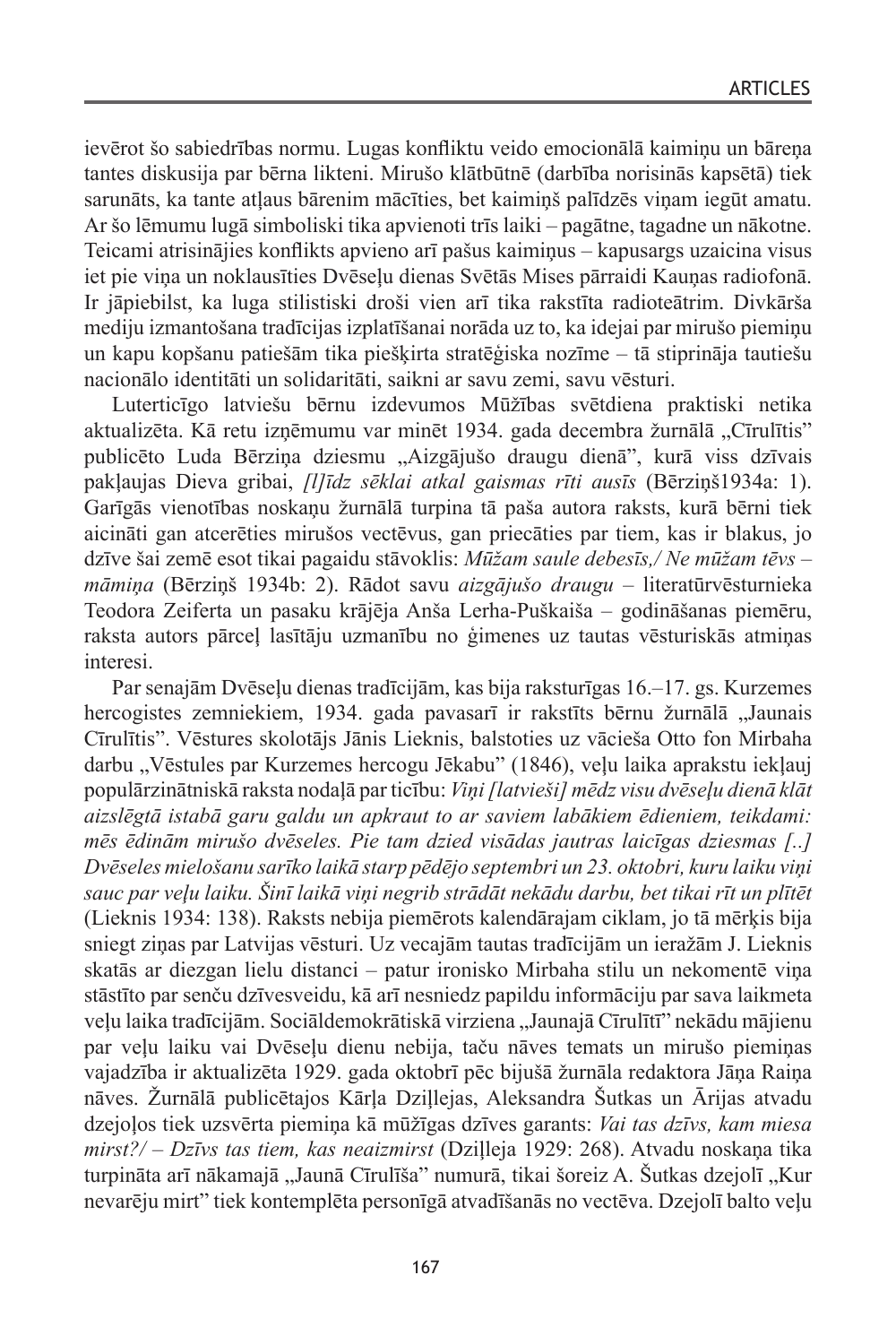tēls tiek pielīdzināts atmiņām par kopā ar vectēvu pavadīto laiku: *cik gan domās daudz to balto veļu/ viņam līdz kas smiltīs nepazuss* (Šutka 1929: 310). Dzejolī tiek atvērta iekšējā laika dimensija, kurā nav iespējams mirt, kamēr kāds atceras.

Latvijas brīvvalsts laikā, neskaitot dažus gadījumus vai sakritības, aplūkoto bērnu periodisko izdevumu novembra numuros dominēja 18. novembra svinības, apraksti par neatkarības cīņām un kritušo kareivju piemiņa. Savukārt Latgales katoļu izdotajos mēnešrakstos "Sauleite", "Katōļu Dzeive" ir vērojama citāda situācija. Šos žurnālus, kā jau minēts agrāk, gan nevar nepārprotami saukt par bērnu periodiku, un latviskais katoļu diskurss ļauj izjust iespējamās konfesionālās atšķirības. Minētajos latgaliešu žurnālos nāves un mirušo piemiņas temats tika skarts gandrīz katrā novembra numurā, sākot ar pirmo to izdošanas gadu. Tāpat kā lietuviešu žurnālos, arī latgaliešu periodikā jaunatne tika aicināta gan sakopt kapus, jo kapi nedrīkst aizaugt ar zāli – *Patiši myusu kopsatas ir porok aplaistas.Voi tai byutu jocinej myusu dorgi aizgojeji?* (Broks 1930: 366–367); gan lūgties par mirušo dvēselēm, jo *paleidzūt cītušom dvēselēm, sevi gatavojam uz myužeigu svātlaimeibu, sadabojam sev jaunus aizbiļdnus pi Dīva* (Apšinīks 1935: 4).

Atšķirīgi no pārējiem latviešu bērnu žurnāliem latgaliešu izdoto žurnālu novembra numuros labi saderēja gan valsts dzimšanas svētku minēšana un kritušo tautas brīvības cīnītāju piemiņa (11. un 18. novembris), gan Dvēseļu dienas pieminēšana. Tautas gars tika pielīdzināts dvēselēm, kuras cieš šķīstītavas mokas: *Tautas misa ir breiva, bet tautas gors ir apspists un slyms* (Biedris 1928: 2). Citētā raksta autoraprāt, tautas garu var atbrīvot tikai jaunās paaudzes darbs un tradīciju saglabāšana (turpat).

Ir pamanāms, ka Lietuvas bērnu mēnešrakstos vienā kalendārajā mēnesī iekrītošo svinamo dienu izvēle izdevējus stimulēja izšķirties, kurš datums vai notikums valsts kontekstā ir svarīgāks. Žurnālos ar atklātu katolicisku virzienu ("Šaltinėlis", "Žvaigždutė") Dvēseļu dienas konteksts ir jūtams spilgtāk, bet citos, piemēram, žurnālā "Žiburėlis", minētos svētkus izkonkurēja Latvijas neatkarības proklamēšanas svētki un – kopā ar tiem – tautas varoņu un tautas pagātnes aktualizācija. Arī poļu okupētās (1920. g. 9. oktobrī) Viļņas konteksts inspirēja pastiprināti godināt par valsts brīvību kritušos karavīrus un pieminēt Lietuvas armijas dienu, kura kopš 1918. gada tiek svinēta 23. novembrī. Līdzīga tendence minēt kaimiņvalstu neatkarības proklamēšanas svētkus pastāvēja arī Latvijas bērnu un jaunatnes žurnālos, tāpēc par tēviju kritušo godināšana un tautas vēsturiskās atmiņas diskurss tika aktualizēts ne tikai novembrī, bet arī februārī, solidarizējoties ar Lietuvu un Igauniju. Tautas pagātnes atdzīvināšana tagadnē rosināja jauno paaudzi turpināt tradīciju un projektēt savu dzīvi pēc savu senču vai tēvu parauga. To pārliecinoši atklāj 1935. gada "Latvijas Jaunatnē" publicētā raksta autors, citējot Francijas maršala Ferdinanda Foša vārdus*: Vienmēr to lai pieminam, nekad lai neaizmirstam, jo [..] mūžīgi dzīvo tikai tās tautas, kas māk atcerēties* (Kalniņš 1935: 162).

# **Secinājumi**

Latviešu un lietuviešu bērnu periodikā, kas tika izdota līdz 1940. gadam,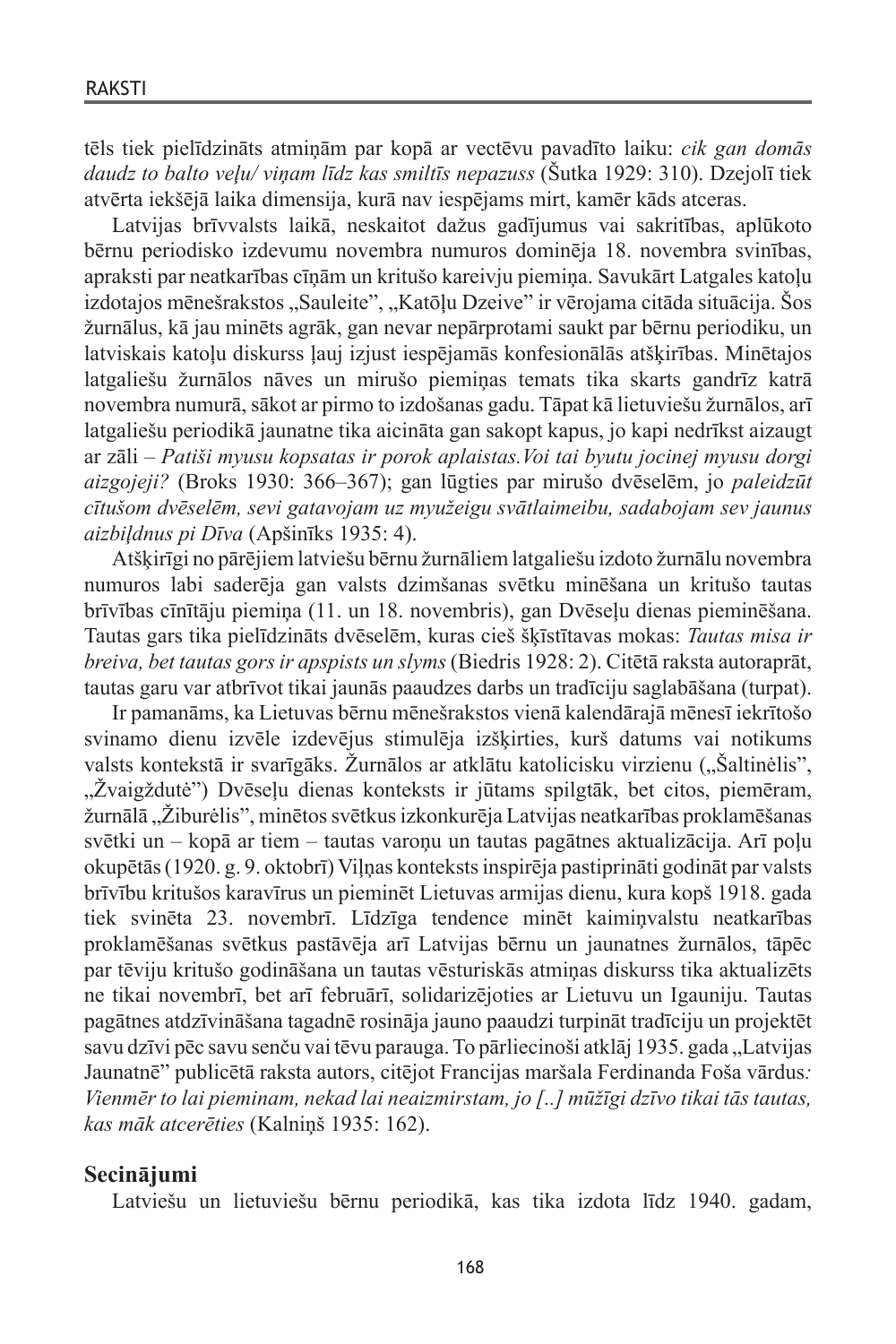pateicoties redaktoru vai ar institucionālo cenzoru prasībām saskaņotu materiāla atlasei un izkārtošanai, tika institucionalizēta ne tikai etniskās kopienas valoda, bet arī kultūra, kā arī īstenojās tautas lokalizācija telpā un laikā.

Tradicionālās kultūras robežas aplūkotajos bērnu izdevumos mainās atkarībā no tā, kas un kad runā tautas vārdā – garīdznieki, skolotāji, vienu vai citu konfesionālo vai ideoloģisko nometņu atbalstītāji, kā arī no tā, kāds ir tautas statuss administratīvajā un politiskajā iekārtojumā.

Valoda, visspilgtākā etniskās kopienas iezīme, lietuviešu un latviešu bērnu periodiskajos izdevumos ne vienmēr tika izmantota kā nacionālais simboliskā kapitāla elements. Gan valoda, gan tās lietotāju teritoriālā lokalizācija vairāk ir akcentēta lietuviešu periodiskajos izdevumos. Deklaratīvā pašnoteikšanās tendence (valsts un tautības akcentēšana izdevumu nosaukumos un tekstos, Lietuvas karšu zīmēšana) liecina par iedarbinātu tautas teritoriālās un kultūrvēsturiskās robežas aizstāvošo mehānismu, kurš izveidojās valstiskuma, valsts teritoriju un nacionālās identitātes zaudēšanas draudu ietekmē. Latviešu bērnu periodikā šajā ziņā ir pamanāmas atšķirības: dažos izdevumos ("Bērnu Pastnieks", "Bitīte") latviešu valoda tiek izmantota tikai veiksmīgākai etniskās kopienas pakļaušanai Baznīcas un oficiālās politikas mērķiem, citos ("Jaunības Draugs", "Jaunības Tekas", "Cīrulītis", "Sauleite") – nacionālā valoda tiek iekļauta nacionālo simbolu izlasē, bet tās simboliskais kapitāls tiek palielināts, aktualizējot tradicionālo kultūru (folklora, etniskās tradīcijas, paražas), tautas vēsturisko atmiņu (ievērojamu tautas kultūras darbinieku biogrāfijas, tautas sakari ar dižciltīgajiem vai svētajiem), publicējot oriģināldaiļliteratūru.

Bērnu izdevumu periodiskums un cikliskums institucionalizēja to lasītāju dzīves ritmu un laiku. Bērnu periodisko izdevumu kalendāra reģistru līdz 1918. gadam galvenokārt veidoja gadskārtu maiņa un ar to saistītais agrārās sabiedrības dzīvesveids, reliģiskās tradīcijas, tautas vēsturei un kultūrai svarīgi notikumi, slavenu kultūras darbinieku dzimšanas un nāves datumi. Brīvvalstu laikā kalendārs tika papildināts ar svarīgiem notikumiem nacionālās valsts dzīvē.

Bērnu periodikas kalendārā cikla kontekstā tradicionālās kultūras maiņas robežpunkti, kā arī tautas teritoriālās iezīmēšanās un vēsturiskās atmiņas konstruēšanas mehānisms visvairāk izpaužas tautas mirušo piemiņas tradīcijās. To interpretācija atšķiras atkarībā no tā, kas tiek akcentēts – individuālā cilvēka mūža beigas vai nāve tautas vēstures kontekstā. Gan latviešu, gan lietuviešu bērnu periodiskajos izdevumos nāves un mirušo diskurss visvairāk ir aktualizēts kalendārā gada beigu numuros, īpaši novembrī. Līdz 1918. gadam kristietiskā mirušo piemiņas diena bērnu periodikas kalendārā vēl netiek iekļauta – aplūkoto izdevumu rudens un ziemas numuros tiek novērota bārenības temata popularitāte, kā arī tradicionālo veļu laika folkloras žanru (pasaku par ubagiem un bāreņiem, mitoloģisko teiku par staigājošiem veļiem) aktualizācija. Brīvvalstu apstākļos tradicionālo veļu laika noskaņu latviešu bērnu žurnālos, ap 30. gadu vidu arī dažos lietuviešu žurnālos ("Žiburėlis", "Vyturys"), nomainīja Latvijas valsts proklamēšanas svinības, par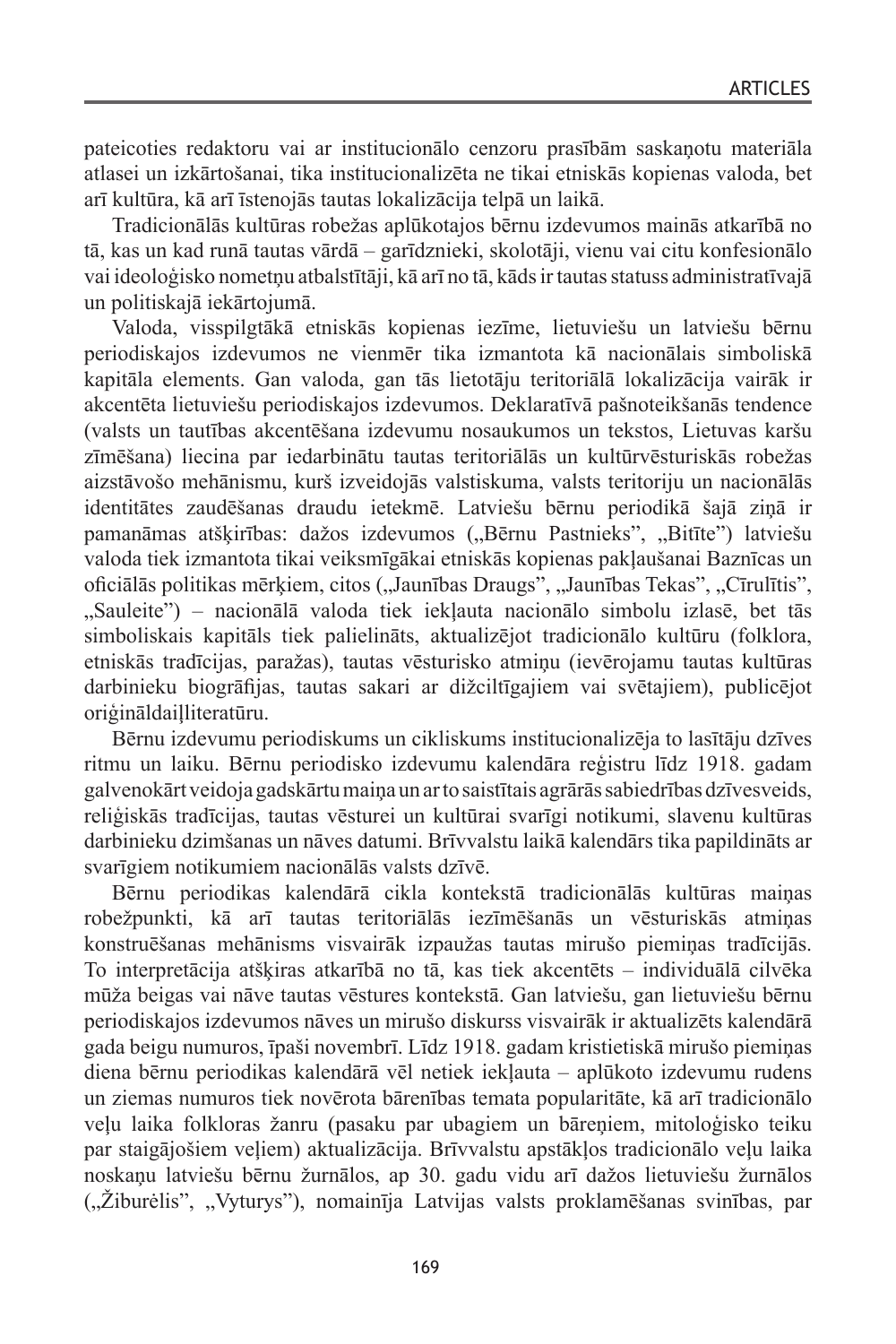tautas brīvību kritušo daudzināšana. Tostarp lietuviešu un latgaliešu periodikā ("Šaltinėlis", "Žvaigždutė", "Kregždutė", "Sauleite") katoļu svinamās Dvēseļu dienas ietekmē bija ne tikai aktualizēts kristietiskais pienākums lūgties par mirušo dvēselēm, bet paturēts diezgan bagāts tradicionālo veļu laika žanru un tematu klāsts. Tautas vēsturiskās atmiņas stiprināšanas nepieciešamība Dvēseļu dienas tradīciju nozīmi katoļu izdevumos paplašināja ar tautas interesi – bērni tika aicināti godināt kritušos karavīrus un sakopt viņu apbedījuma vietas. Svinīgu pasākumu organizēšanas, atceres vietu ierīkošanas tendence ietekmēja arī privāto jomu – ap 30. gadu vidu intensīvi, it īpaši Lietuvā, tiek izplatīts aicinājums ne tikai lūgties par ģimenes mirušo dvēselēm, bet arī uzkopt kapu kopiņas, piedalīties tautas masveida rituālos un tā iezīmēt savu personisko pagātni tautas vēsturē. Tautas tradīciju un rituālu atainojums un skaidrojums bērnu periodikā ne tikai konstruēja tās lasītāju nacionālo identitāti, bet arī nostiprināja to vietu nacionālajā kopienā un papildināja tautas vēstures izpratni ar tautas nākotnes garantu.

#### **AVOTI**

Antanukas (1907). Pasišnekėsiai. *Šaltinėlis*, 5. 14.

Antanukas (1909a). Pažinkime Lietuvą. *Šaltinėlis*, 26 (6. jūlijs). 102–104.

Antanukas (1909b). Lietuvos žemėlapis. *Šaltinėlis*, 27 (13. jūlijs). 106–107.

Antons (1910). Visskaistākais ceļš. *Jaunības Tekas*,1 (1. janvāris). 1–3.

Apšinīks, Pēteris (1935). Īgōdōsim pat nūmyrušim. *Sauleite*, 11 (1. novembris). 4.

[B. a.] Tamuļu bērni (1901). *Jaunības Draugs*, 2. 49–50.

[B. a.] Romanova nama 300 gadu jubileja (1913). *Bitīte*, 5–6. 35.

[B. a.] Kaip našlaitis Kristų penėjo: pasaka (1927). [Pierakstīja Jons Streckis, Viekšneļos,

1924.] *Žvaigždutė*,10 (1. oktobris). 175–176.

[B. a.] Starptautiskās skolu korespondences šema (1924). *Latvijas Jaunatne*, 4–5 (9. augusts). 11.

[B. a.] Žmonių vėlės: pasaka (1931). *Žvaigždutė*, 21 (1. novembris). 483–484.

[B. a.] Vėlinių naktį: pasaka (1932). *Žvaigždutė*, 21 (1. novembris). 331–332.

[B. a.] Ar pažįsti Lietuvą (1939)? *Žiburėlis*, 7. 4. vāks.

Bernāns, Vl[adislavs] (1939). Sērsnas. *Sauleite*, 11 (1. novembris). 18.

Bērziņš, Ludis (1934a). Aizgājušo draugu diena. *Cīrulītis*,7 (1. decembris). 1.

Bērziņš, Ludis (1934b). Tie, kas nemirst. *Cīrulītis*,7 (1. decembris). 2.

Biedris (1928). Latvijas 10 godu naatkareibas jubileja. *Sauleite*, 11 (1. novembris). 1–2.

Broks, J[ānis] (1930). Piminesim aizgojejus. *Katoļu Dzeive*,11 (1. novembris). 366–367.

Dziļleja, Kārlis (1929). J. Rainim. *Jaunais Cīrulītis*, 10 (1. oktobris). 268.

Grīnbergs, Jānis (1901). Taurētājs. *Jaunības Draugs*,11 (1. novembris). 335–336.

Jankauskas, K[azys] (1935). Vėlinės kapinėse [pjesė]. *Vyturys*, 11. 7–14.

Jasenauskas, A[domas] (1933). Marijos vaikams. *Šaltinėlis*, 23 (11. novembris). 243.

Jaunsudrabiņš, Jānis (1910). Tēvu zemes mīlestība. *Jaunības Tekas*, 2 (1. februāris). 104– 106.

Kalniņš, V. (1935). Mūsu dārgo kaimiņu valsts svētkos. *Latvijas Jaunatne*, 110 (1. februāris). 161–162.

Kamardietis, A. (1911). Maldu ugunis un spoki. *Jaunības Tekas*, 1 (1. janvāris). 68–76.

Krastiņš, F. (1904). Bagatais un nabagais: pēc "Br. Grimm". *Jaunības Draugs*, 12 (1. decembris). 378–380.

Kripaitienė, P. (1929). Senelės pasakojimai Vėlinių dienoj. *Šaltinėlis*, 21 (2. novembris). 164–165.